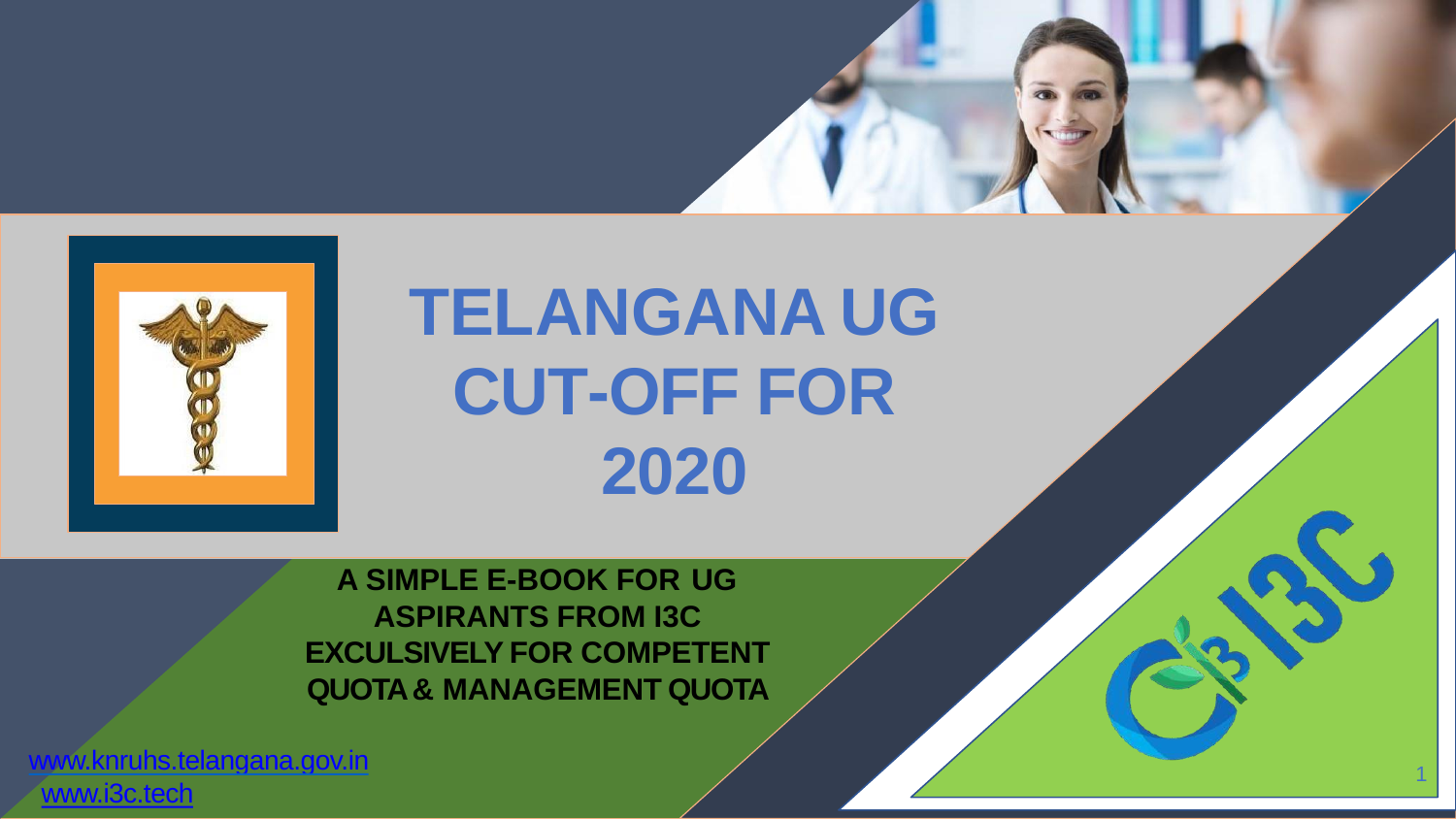#### **I3C – Information And Career CounselingCentre - Simplified Career Solutions**

I3C – Information And Career Counselling Centre exclusively presents this E–Book which is a first of its kind made for Under-Graduate Medical Science aspirants. This small, yet precise book gives a total insight into the process of Counselling, Registration process, Eligibility criteria, List of KNRUHS colleges, Fee structure, Cut-off Rank for all the specialities across the Telangana. Comprehensive information in one platform which saves your time of looking for it in multiple platforms.

Most of the 12th /PUC students who gain eligibility to get seat through **Under-Graduate NEET exam,** feel themselves clutched with loads of confusion. Aspirants who have scored good marks, end up not getting a seat whereas, students with average score succeed in procuring a UG seat. Most of them miss a seat just because they are not aware of the process of seat allotment in the present system. Many even with higher budget end up wasting one precious year just for a simple mistake. This E-Book gives better guidance and overview of the entire process in a simple and understandable format. This particular E-Book is for the candidates who are looking to get their desired seat in Telangana (KNRUHS) Medical Colleges across India. To explore more about the State Counselling seats under Government or Private quota check our other E-Book.

**"Hard work, Learning and Right guidance is the secret ingredient for success"**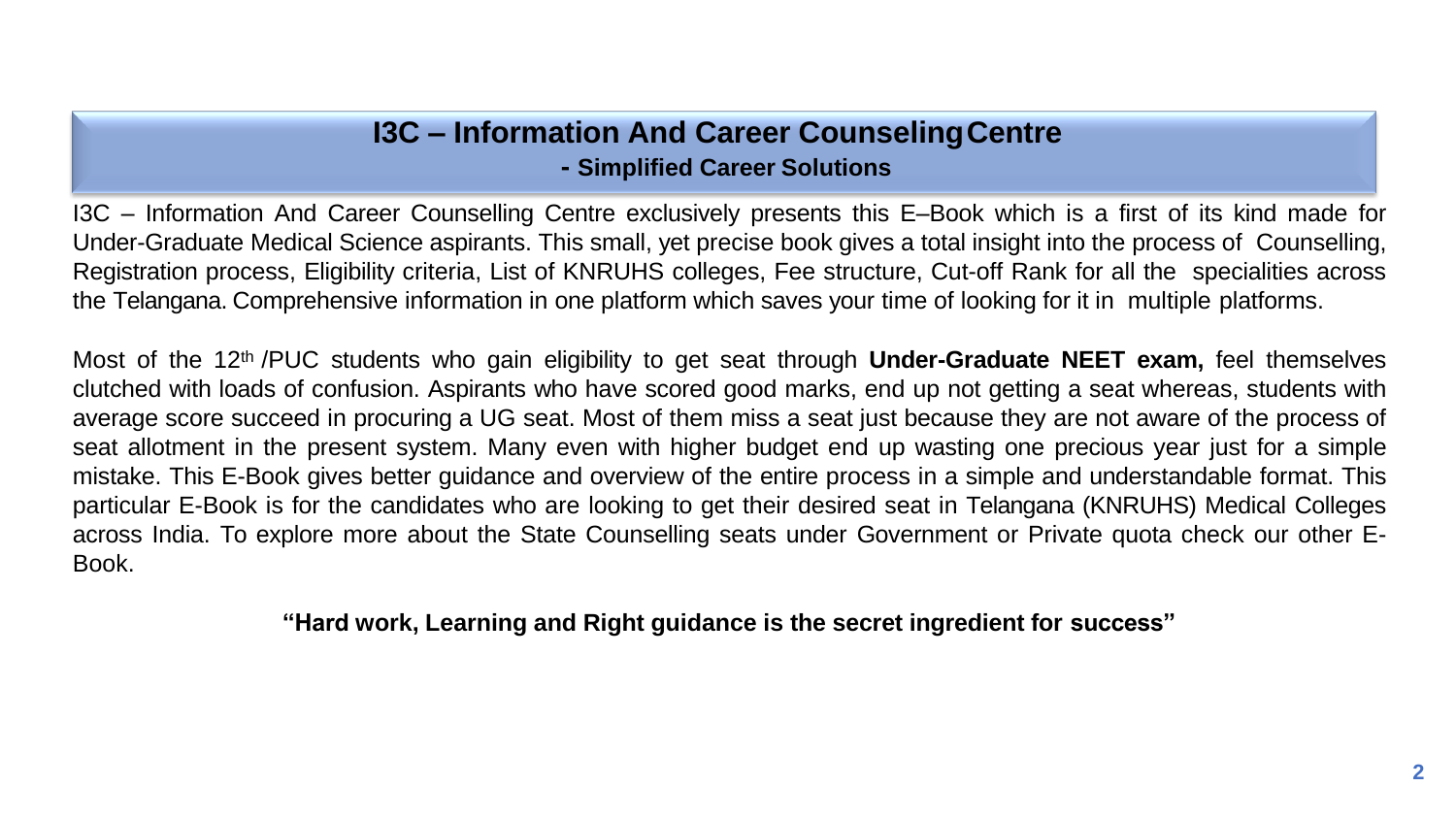| <b>CONTENTS</b> |  |
|-----------------|--|
|                 |  |
|                 |  |
|                 |  |
|                 |  |
|                 |  |
|                 |  |
|                 |  |
|                 |  |
|                 |  |
|                 |  |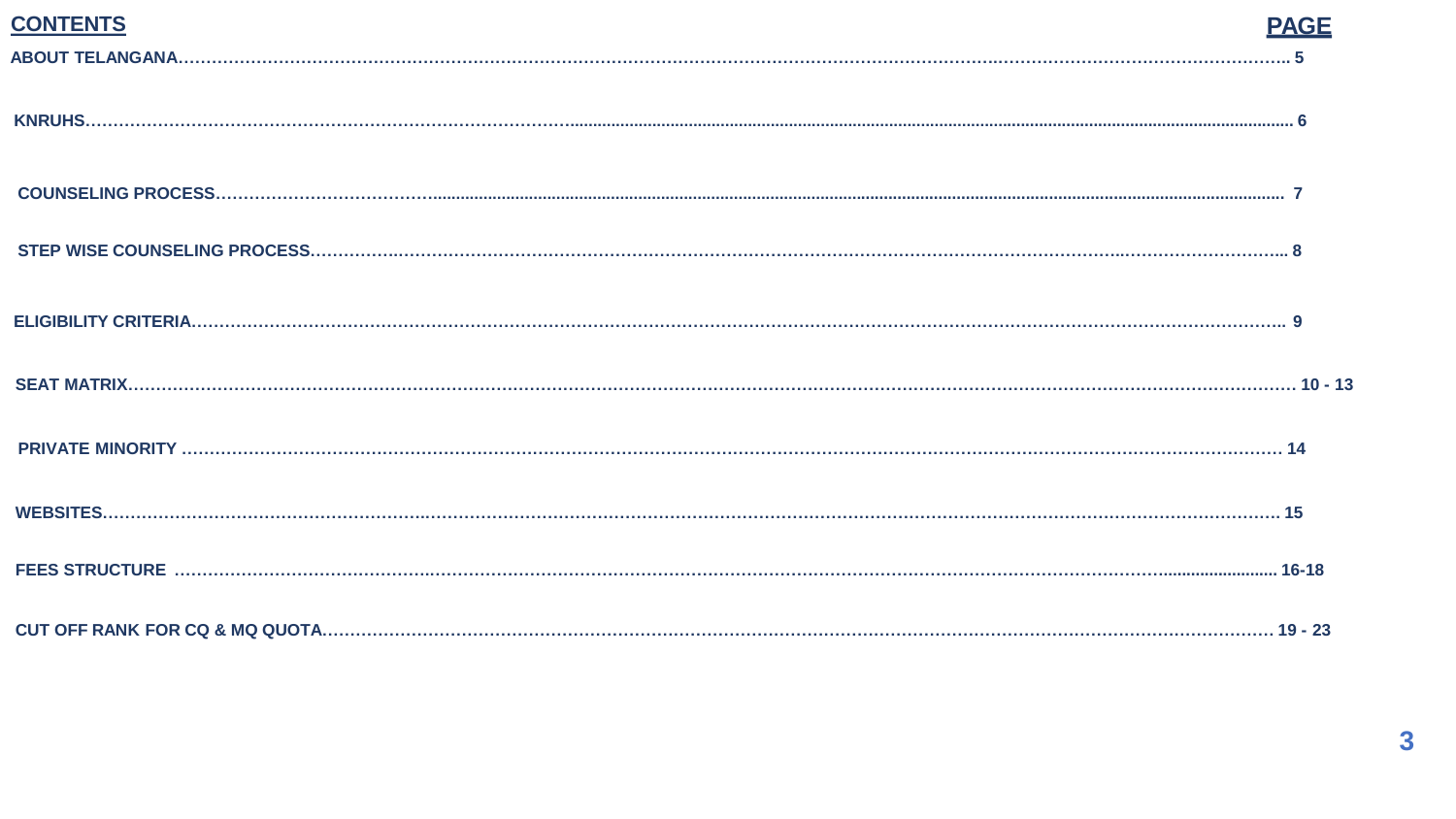# **MEDICAL EDUCATION**

## **MBBS/BDS/BAMS/BHMS/BUMS/BNYS**



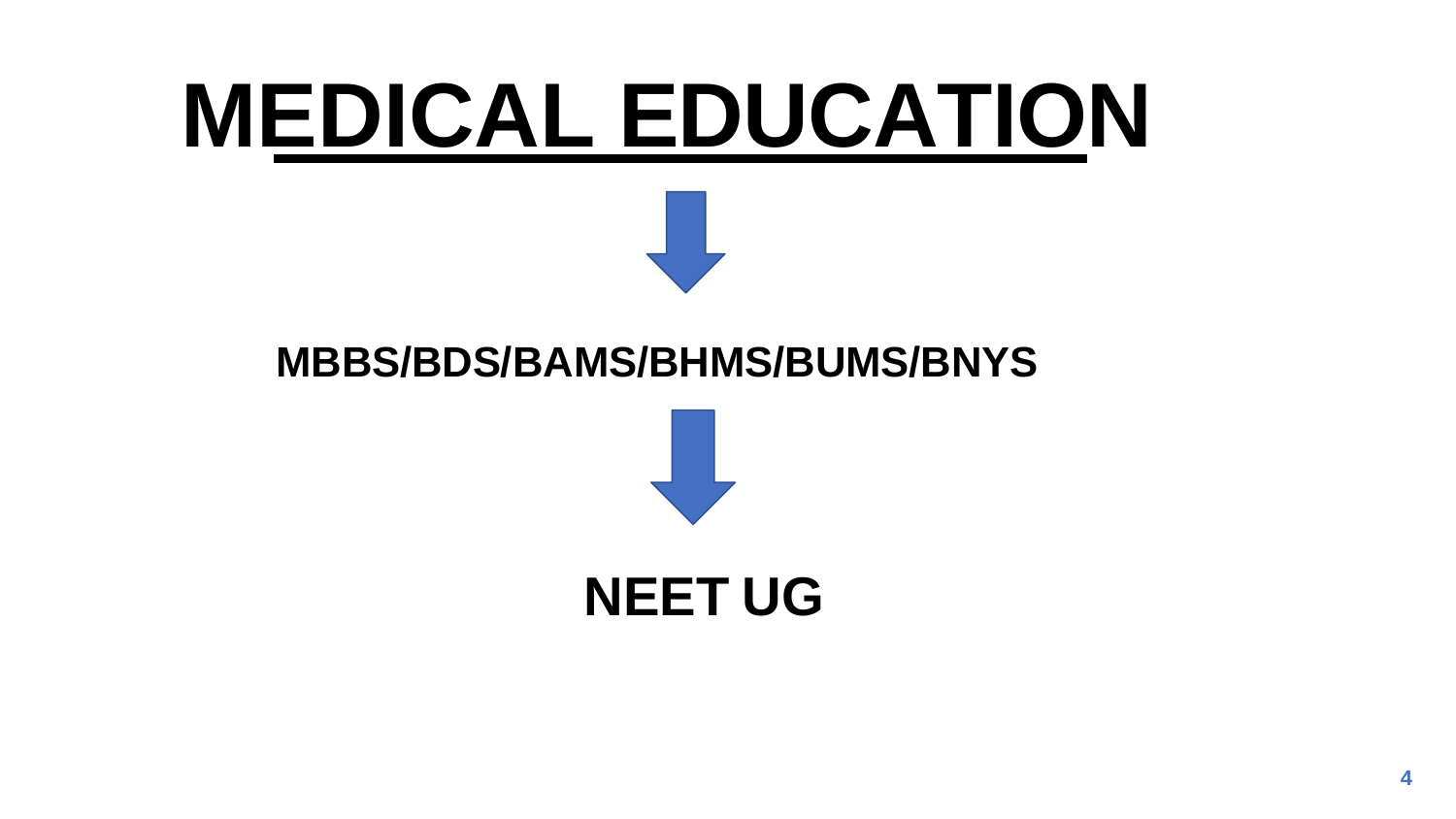#### **TELANGANA**

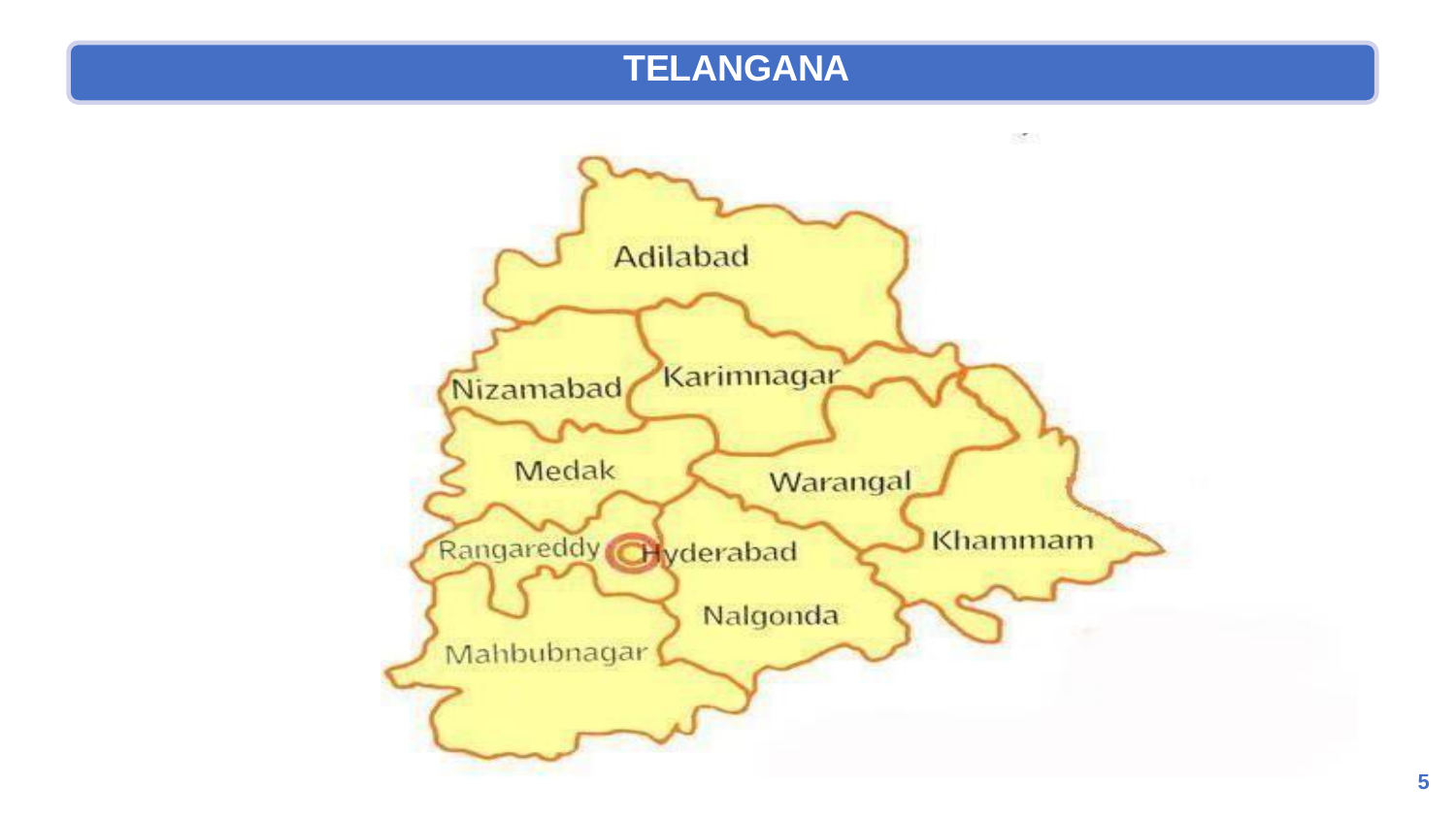#### **KALOJI NARAYANA RAO UNIVERSITY OF HEALTHSCIENCES, WARANGAL**

#### **[http://knruhs.telangana.gov.in](http://knruhs.telangana.gov.in/)**

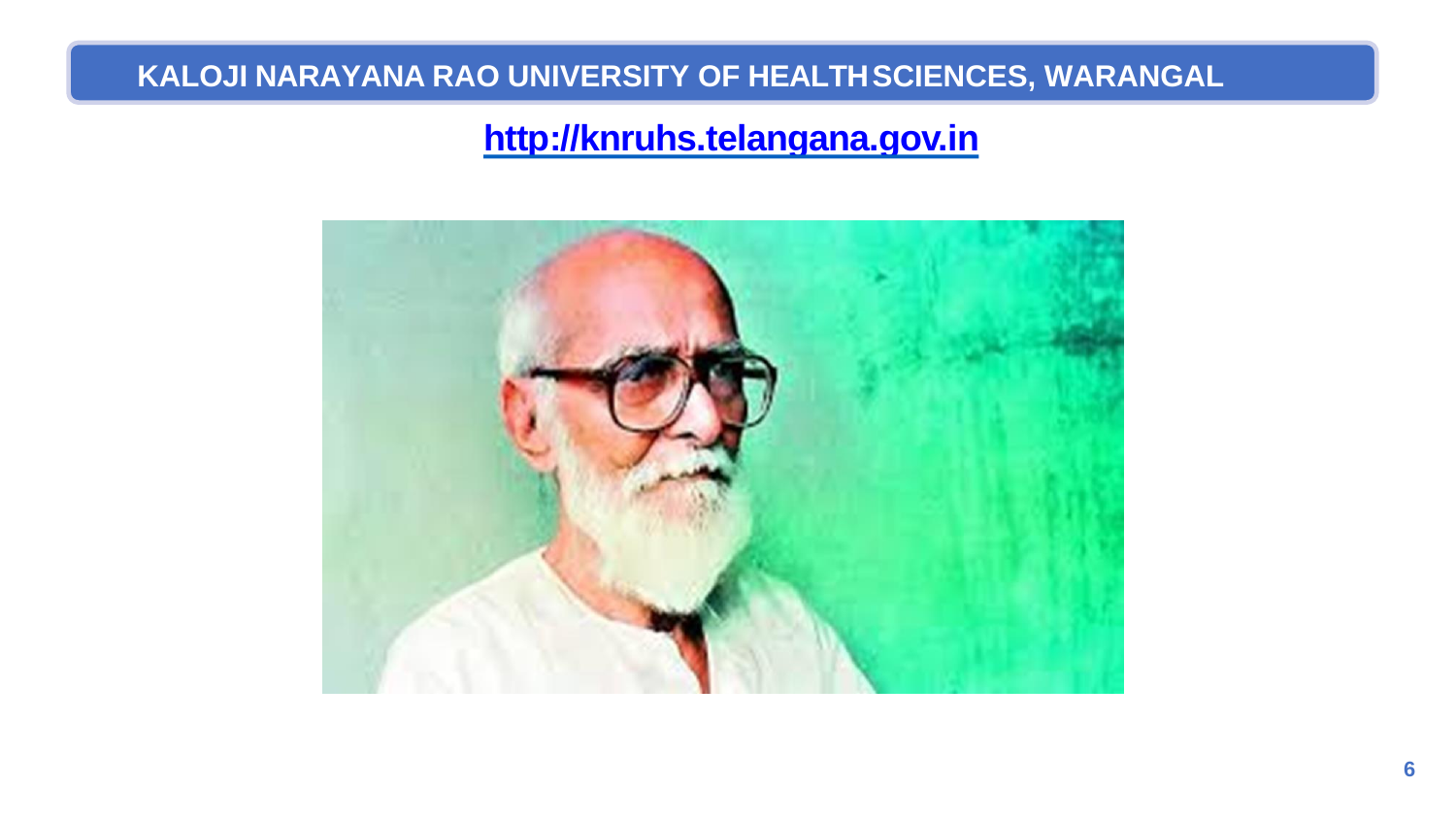#### **COUNSELING PROCESS**

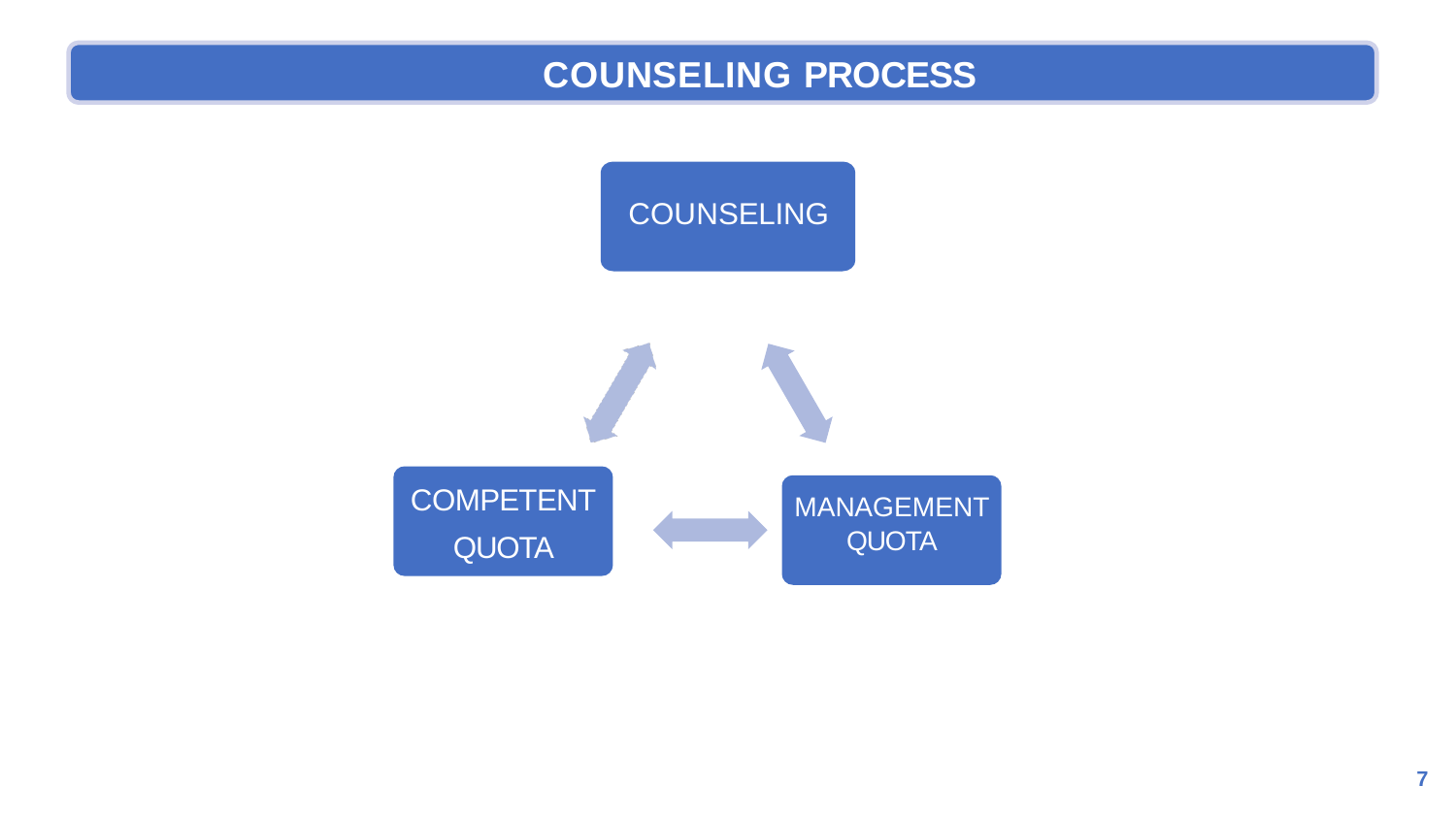#### **STEP WISE COUNSELINGPROCES**



**2nd ROUND COMPETENT AUTHORITYQUOTA**

**1st ROUND MANAGEMENT QUOTA**

**3rd ROUND COMPETENT AUTHORITYQUOTA**

**2nd ROUND MANAGEMENT QUOTA**

**MOP UP COMPETENTAUTHORITYQUOTA** 

**MOP UP MANAGEMENT QUOTA**

**LAST MOP UP ROUND COMPETENTQUOTA** 

**STRAY VACCANCY IN PRIVATECOLLEGE**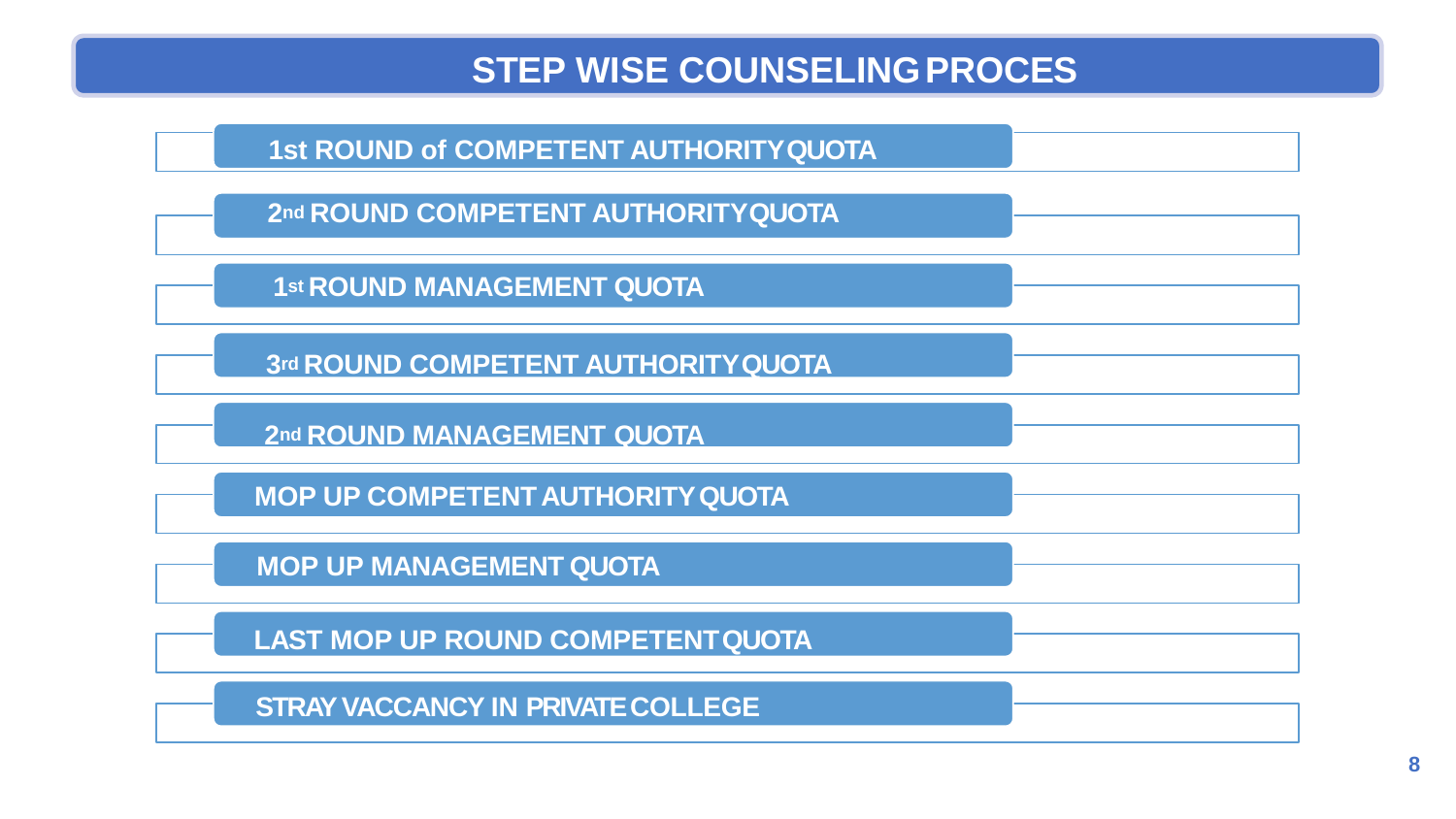# **LAST YEAR MBBS ELIGIBILITY CRITERIA**

| <b>CATEGORY</b>                                         | <b>QUALIFYING CRITERIA</b> | <b>CUT OFF SCORE 2020</b><br>(OUT OF 720) | <b>REMARKS</b>                                                                                                                                         |
|---------------------------------------------------------|----------------------------|-------------------------------------------|--------------------------------------------------------------------------------------------------------------------------------------------------------|
| <b>GENERAL CATEGORY (INCLUDING EWS)</b>                 | <b>50TH PERCENTILE</b>     | 147                                       | <b>CANDIDATES SCORING</b><br><b>EQUALTO</b><br>OR MORE THAN THIS CUT-<br>OFF SCORE HAVE BEEN<br>DECLARED AS QUALIFIED                                  |
| <b>SC/ST/BC &amp; PERSONS WITH DISABILITY</b>           | <b>40TH PERCENTILE</b>     | 113                                       | <b>SC/ST/BC CANDIDATES</b><br><b>SCORING</b><br><b>EQUAL TO OR MORE THAN</b><br>THIS CUT-OFF SCORE<br><b>HAVE BEEN DECLARED</b><br><b>AS QUALIFIED</b> |
| <b>GENERAL CATRGORY PERSONS WITH DISABILITY</b><br>(OC) | <b>45TH PERCENTILE</b>     | 129                                       | <b>OC-PH CANDIDATES</b><br><b>SCORING</b><br><b>EQUAL TO OR MORE THAN</b><br>THIS CUT-OFF SCORE<br>HAVE BEEN DECLARED<br><b>AS QUALIFIED</b>           |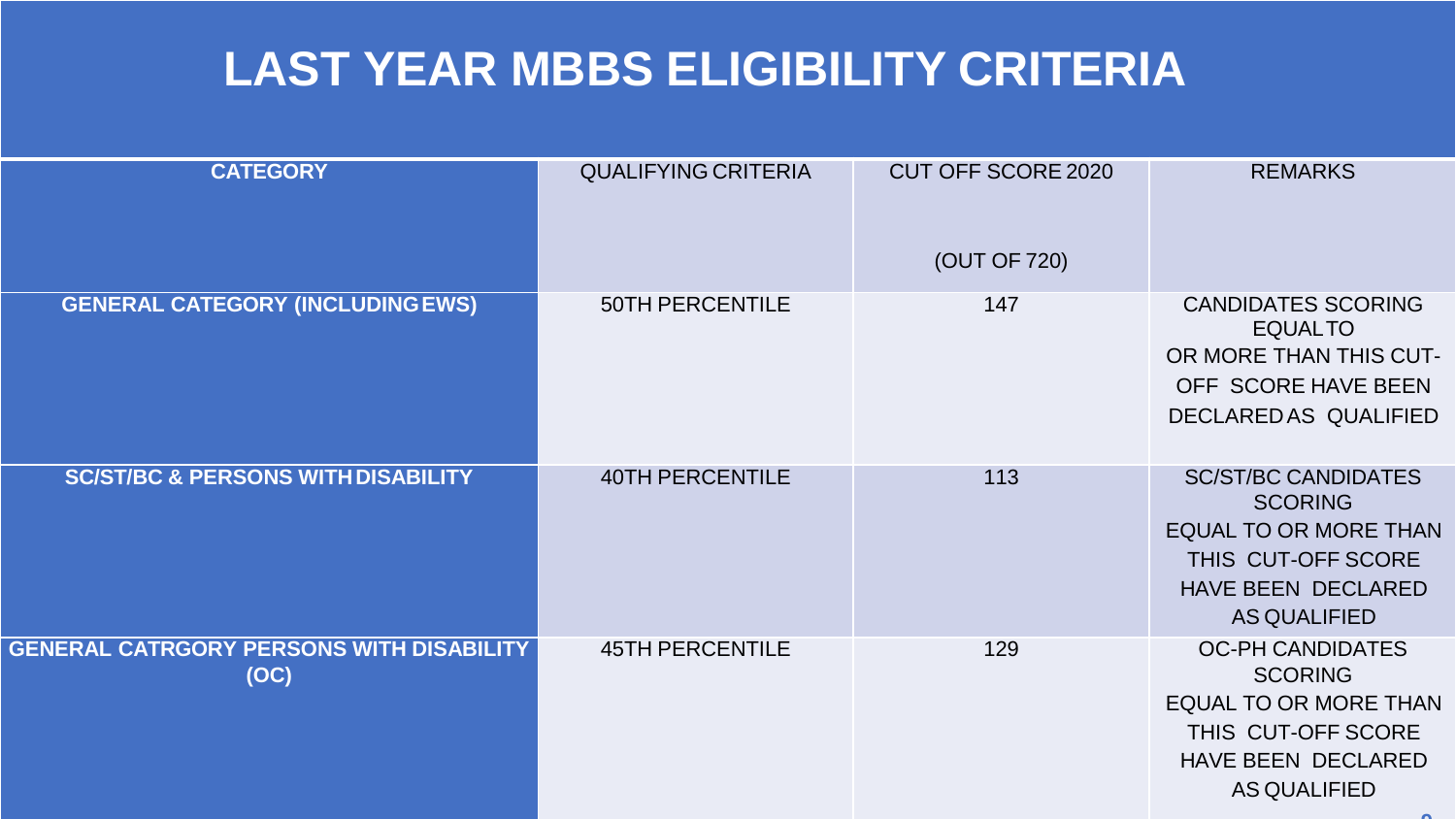# **SEAT MATRIX**

|                                   | <b>Competent Authority</b><br>Quota | <b>Management Quota</b> | <b>Management NRI Quota</b> |
|-----------------------------------|-------------------------------------|-------------------------|-----------------------------|
| <b>Government College</b>         | 85% (15% MCC AIQ)                   |                         |                             |
| <b>Private College</b>            | 50%                                 | 35%                     | 15%                         |
| <b>Private College (Minority)</b> | $60\%$ *                            | 25%                     | 15%<br>10 <sup>°</sup>      |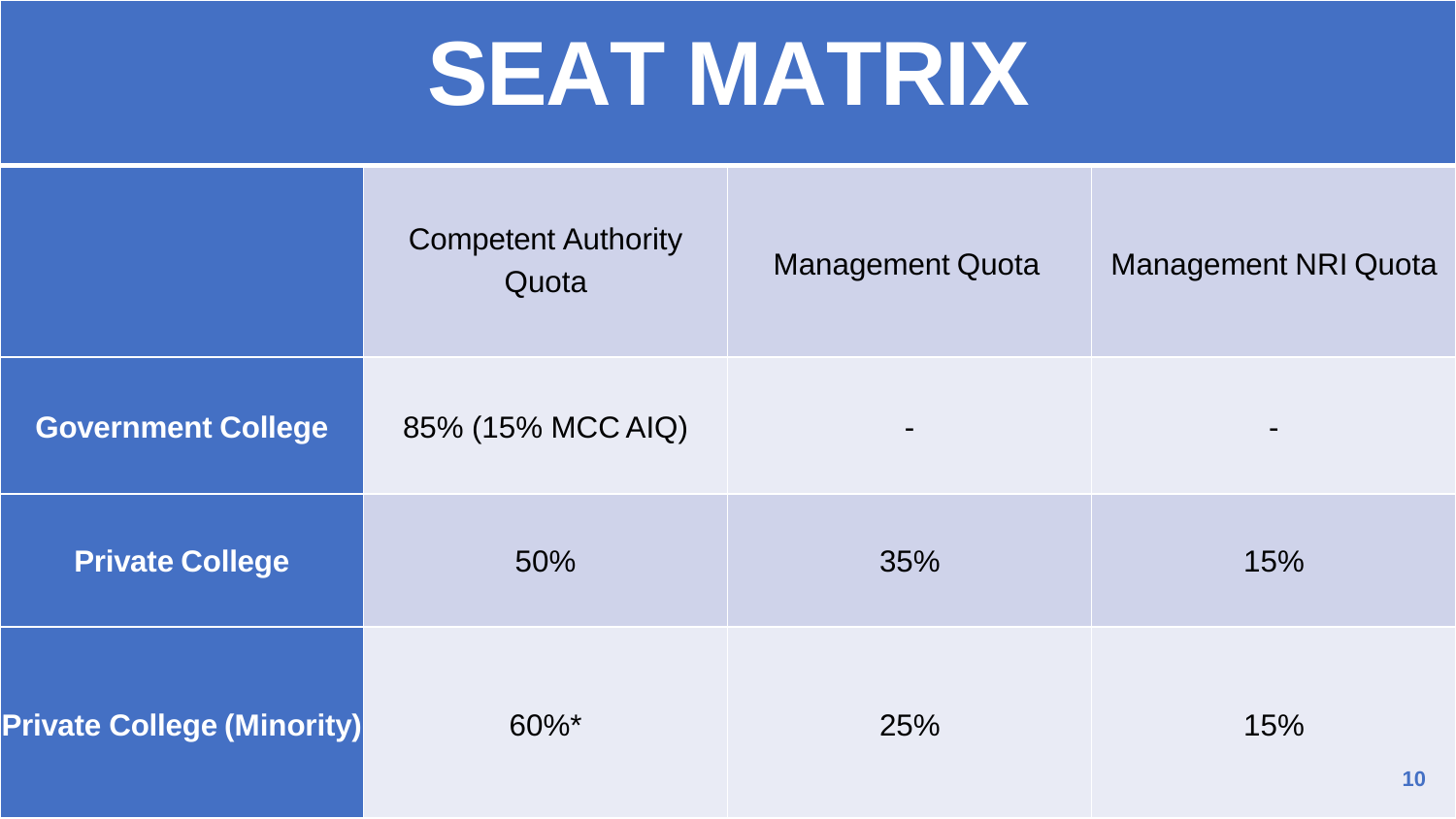| <b>NAME OF THE COLLEGE</b>                                                   | <b>TOTAL SEATS</b> | <b>COMPETENT AUTHORITY</b><br><b>QUOTA SEATS</b> | <b>MANAGEMENT QUOTA</b><br><b>SEATS</b> | <b>NRI QUOTA SEATS</b> |
|------------------------------------------------------------------------------|--------------------|--------------------------------------------------|-----------------------------------------|------------------------|
| APOLLO INSTITUTE OF MEDICAL SCIENCES<br><b>&amp;RESEARCH</b>                 |                    |                                                  |                                         |                        |
| <b>HYDERABAD</b>                                                             | 100                | 50                                               | 35                                      | 15                     |
| <b>BHASKAR MEDICAL COLLEGE,</b>                                              |                    |                                                  |                                         |                        |
| <b>MOINA BAD R.R(DIST)</b>                                                   | 150                | 75                                               | 52                                      | 23                     |
| <b>CHALMEDA ANAND RAO INST OF MEDICAL</b><br><b>SCIENCES,</b>                |                    |                                                  |                                         |                        |
| <b>KARIMNAGAR</b>                                                            | 150                | 75                                               | 52                                      | 23                     |
| <b>KAMINENI INSTITUTE OF MEDICAL SCIENCES,</b>                               |                    |                                                  |                                         |                        |
| <b>NARKETPALLY</b>                                                           | 200                | 100                                              | 70                                      | 30                     |
| KAMINENI ACADEMY OF MEDICAL SCIENCES &<br><b>RESEARCH CENTER,</b>            |                    |                                                  |                                         |                        |
| <b>LB NAGAR, HYDERABAD</b>                                                   | 150                | 75                                               | 52                                      | 23                     |
| <b>MAHAVIR INSTITUTE OF MEDICAL SCIENCES,</b><br><b>VIKARABAD, TELANGANA</b> |                    |                                                  |                                         |                        |
|                                                                              | 150                | 75                                               | 52                                      | 11<br>23               |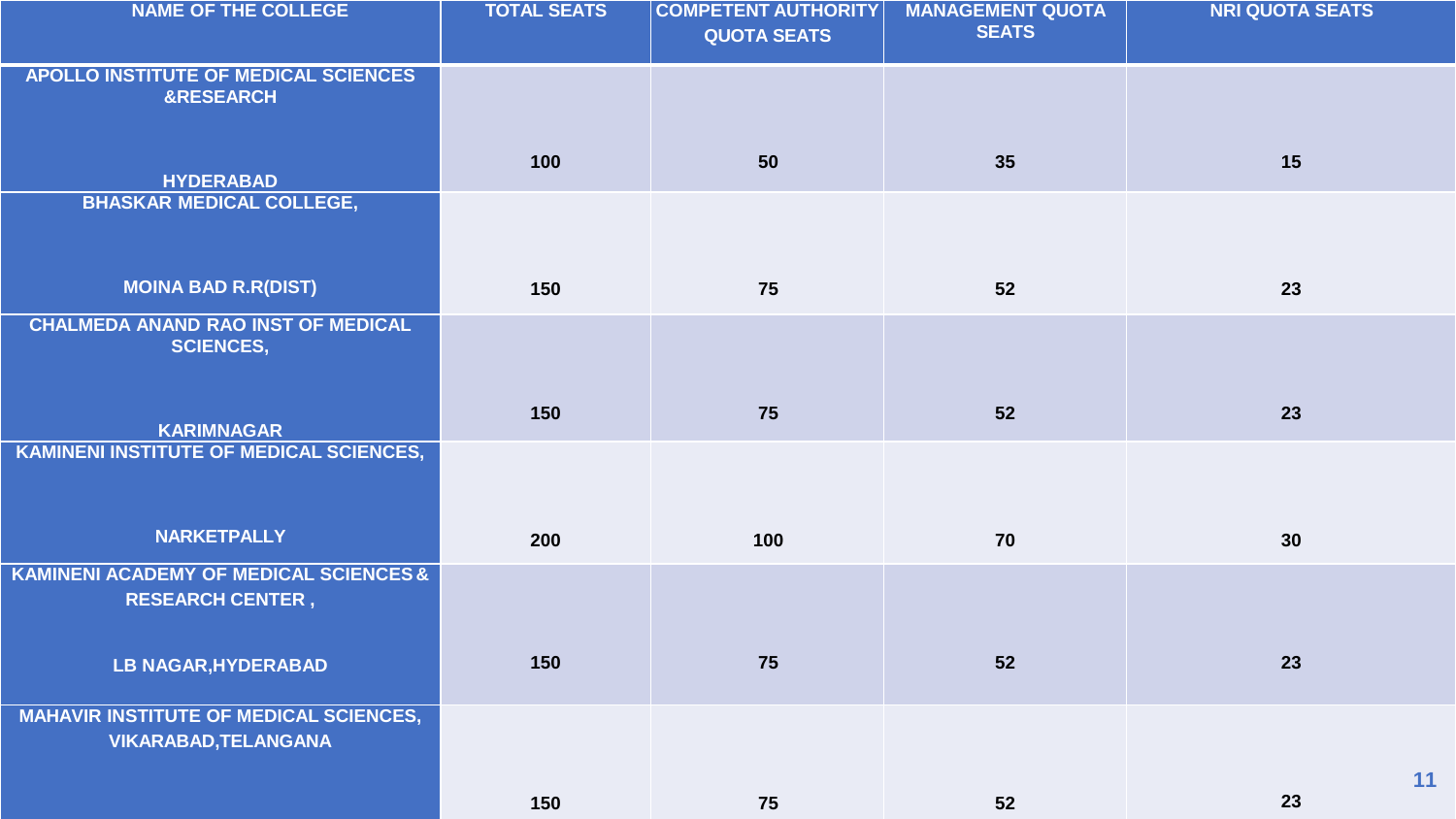**MAHESHWARA MEDICAL COLLEGE**

|                                                                               | 150 | 75  | 52 | 23       |
|-------------------------------------------------------------------------------|-----|-----|----|----------|
| <b>MALLA REDDY INSTITUTE OF</b><br><b>MEDICALSCIENCES, HYDERABAD</b>          |     |     |    |          |
|                                                                               | 150 | 75  | 52 | 23       |
| <b>MALLA REDDY MEDICAL COLLEGE FOR WOMENS,</b>                                |     |     |    |          |
| <b>HYDERABAD</b>                                                              | 150 | 75  | 52 | 23       |
| <b>MAMATA ACADEMY OF MEDICAL SCIENCES,</b><br><b>BACHUPALLY</b>               |     |     |    |          |
|                                                                               | 150 | 75  | 52 | 23       |
| <b>MAMATA MEDICAL COLLEGE, KHAMMAM</b>                                        | 150 | 75  | 52 | 23       |
| <b>MNR MEDICAL COLLEGE, SANGAREDDY, MEDAK</b><br>DIST.                        | 150 | 75  | 52 | 23       |
| <b>MEDICITI INSTITUTE OF MEDICAL SCIENCES,</b><br><b>GHANPUR, RR</b><br>DIST. | 150 |     | 52 | 23       |
| PRATHIMA INSTITUTE OF MEDICAL SCIENCES,                                       |     | 75  |    |          |
| <b>KARIMNAGAR</b>                                                             | 200 | 100 | 70 | 30<br>12 |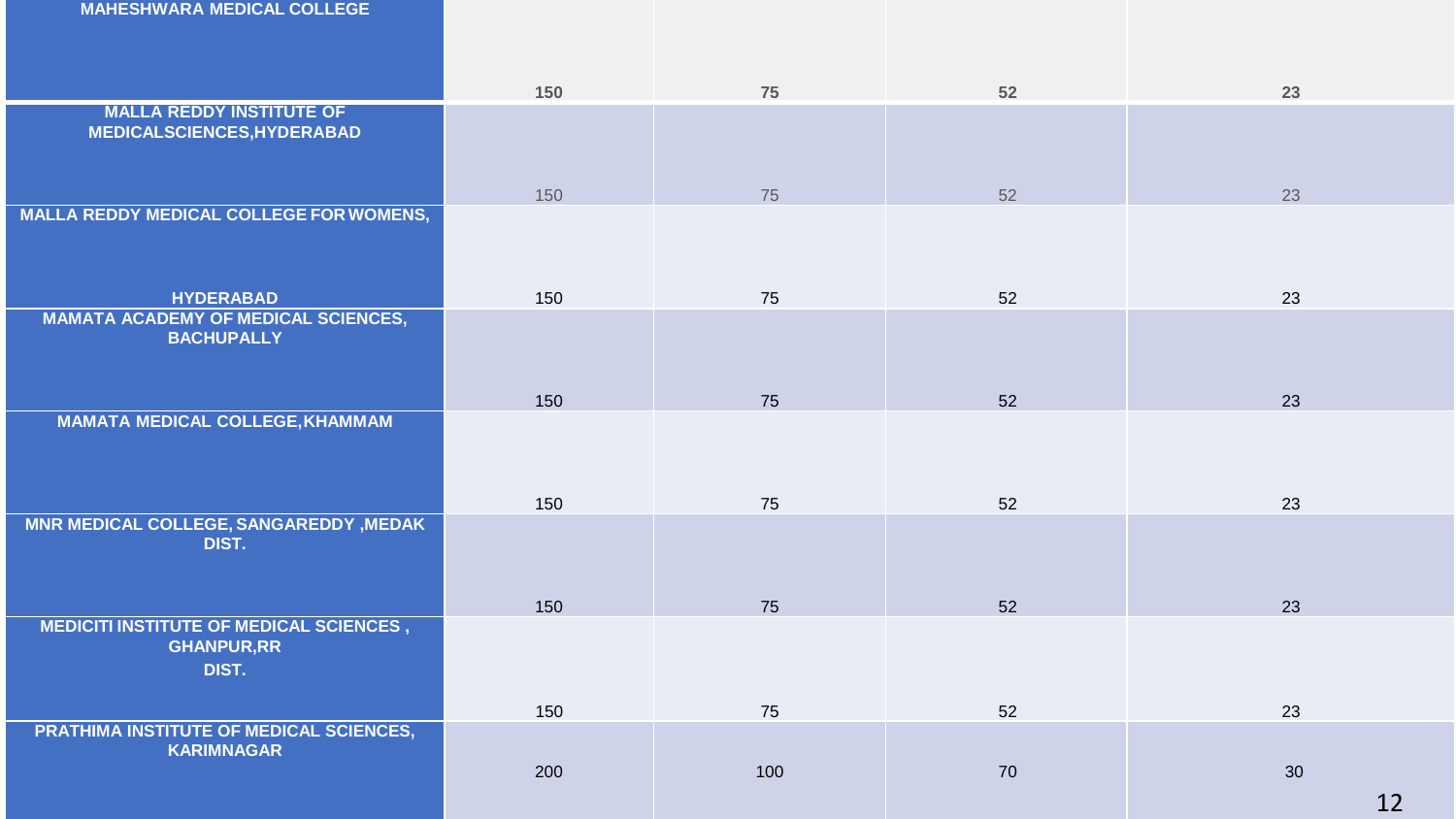| DR.PATNAM MAHENDER REDDY INSTITUTE<br><b>OFMEDICAL</b><br><b>SCIENCES, CHEVELLA</b> | 150 | 75 | 52 | 23                |
|-------------------------------------------------------------------------------------|-----|----|----|-------------------|
| RVM MEDICAL COLLEGE MULUGU, SIDDIPET.                                               | 150 | 75 | 52 | 23                |
| SURABHI INSTITUTE OF MEDICALSCIENCES,<br>SIDDIPET, TELANGANA                        | 150 | 75 | 52 | 23                |
| <b>S.V.S MEDICAL COLLEGE,</b><br><b>MAHABOOBNAGAR</b>                               | 150 | 75 | 52 | 23                |
| <b>TRR MEDICAL COLLEGE,</b><br><b>SANGAREDDY</b>                                    | 150 | 75 | 52 | 23<br>$\mathbf 1$ |

**13**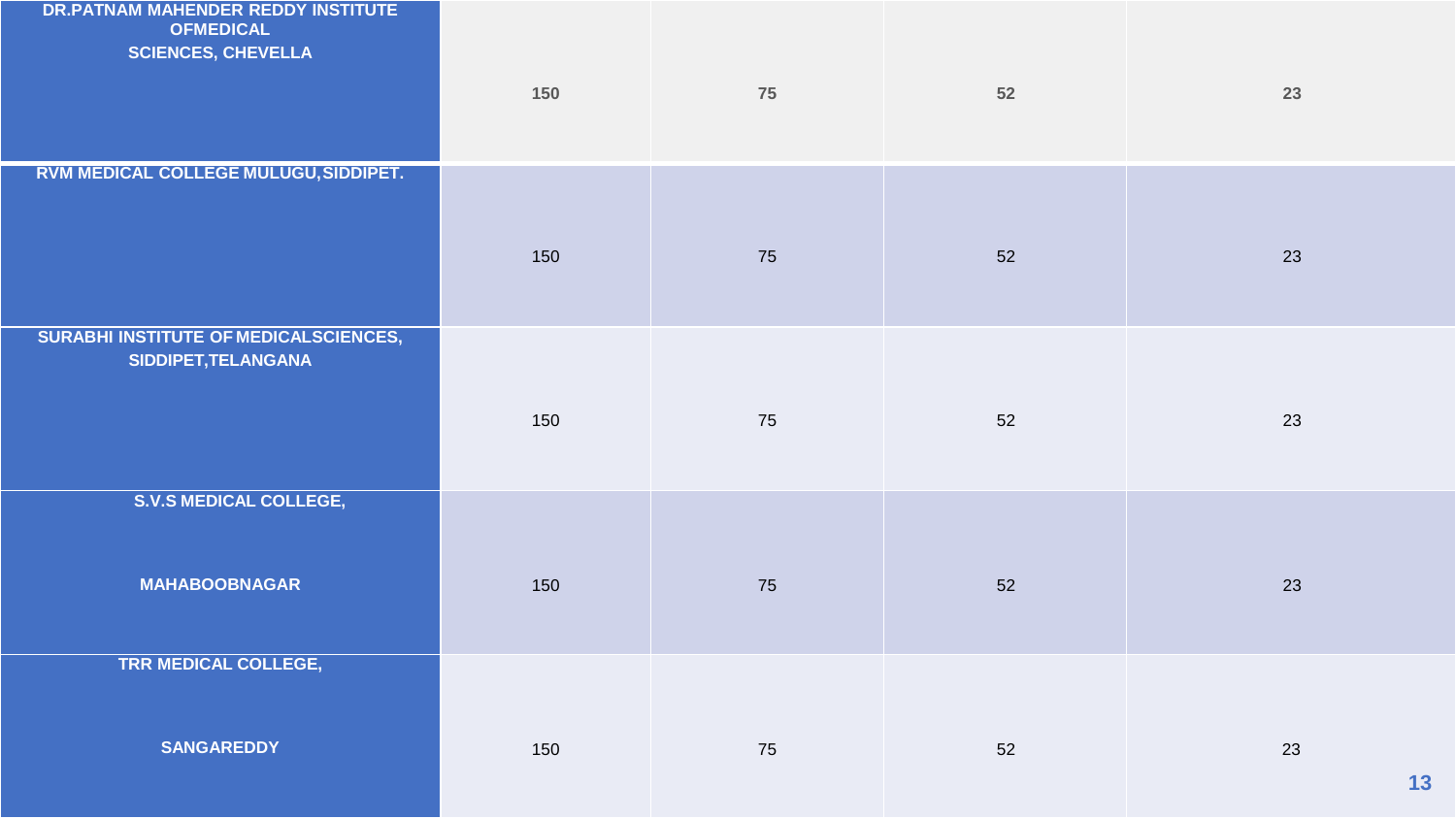### **PRIVATE MINORITY MEDICAL COLLEGES**

| DECCAN COLLEGE OF MEDICAL SCIENCES,                              | 150 | 90 | 37 | 23 |
|------------------------------------------------------------------|-----|----|----|----|
| <b>SHADAN INSTITUTE OF MEDICAL SCIENCES,</b><br><b>HYDERABAD</b> | 150 | 90 | 37 | 23 |
| DR. V.R.K. WOMEN'S MEDICAL COLLEGE,<br><b>HYDERABAD</b>          | 100 | 60 | 25 | 15 |
| <b>AYAAN INSTITUTE OF MEDICAL SCIENCES,</b><br><b>R.R.DIST</b>   | 150 | 90 | 37 | 23 |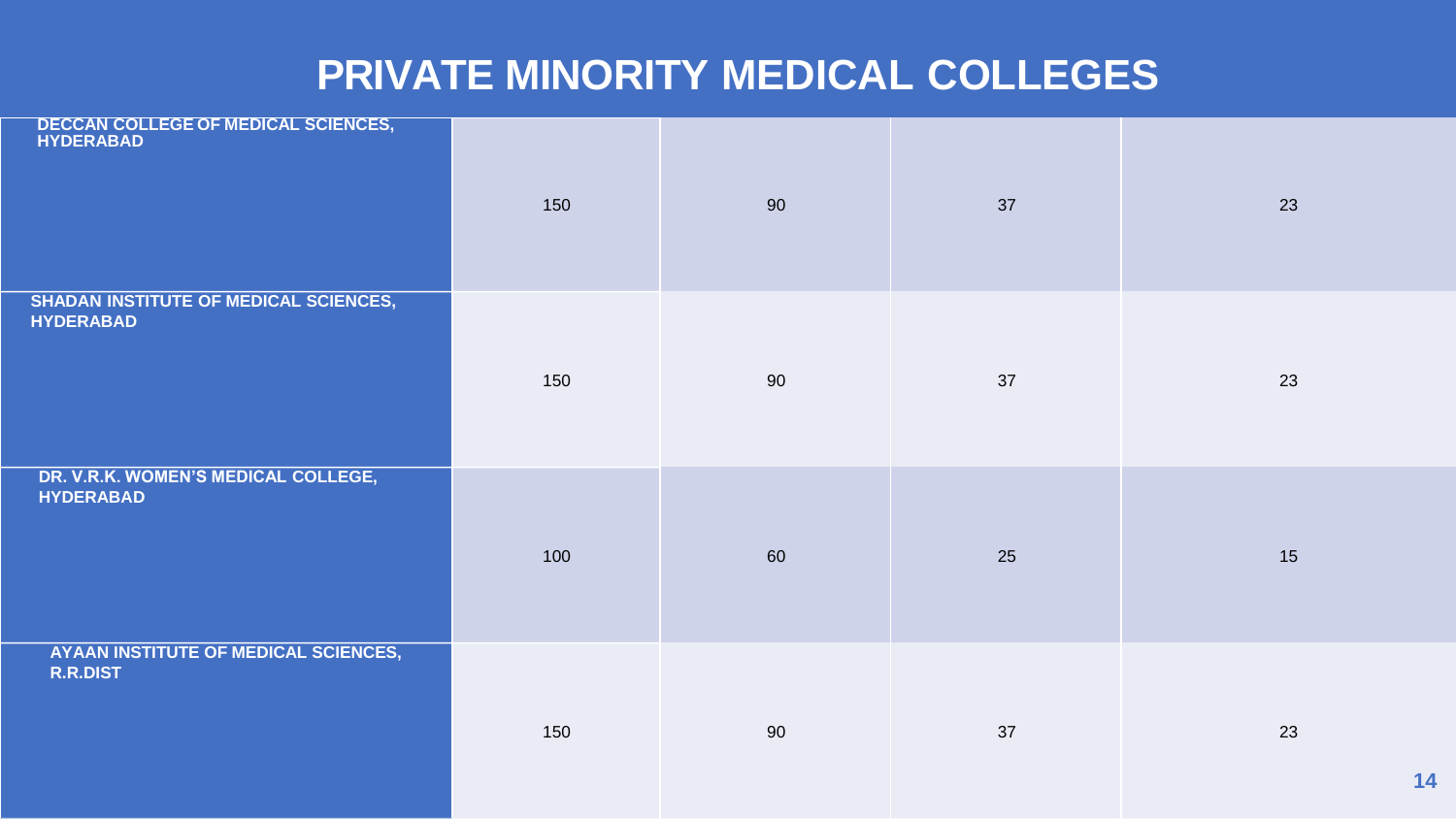WEBSITES ALL INFORMATION AVAILABLE IN KNRUHS **WEBSITE** [http://knruhs.telangana.gov.in](http://knruhs.telangana.gov.in/)

> Availability on line application from **MQ QUOTA**

https://tspvtmedadm.tsche.in

Availability on line application from  **CQ QUOTA**

https://tsmedadm.tsche.in <sup>1</sup>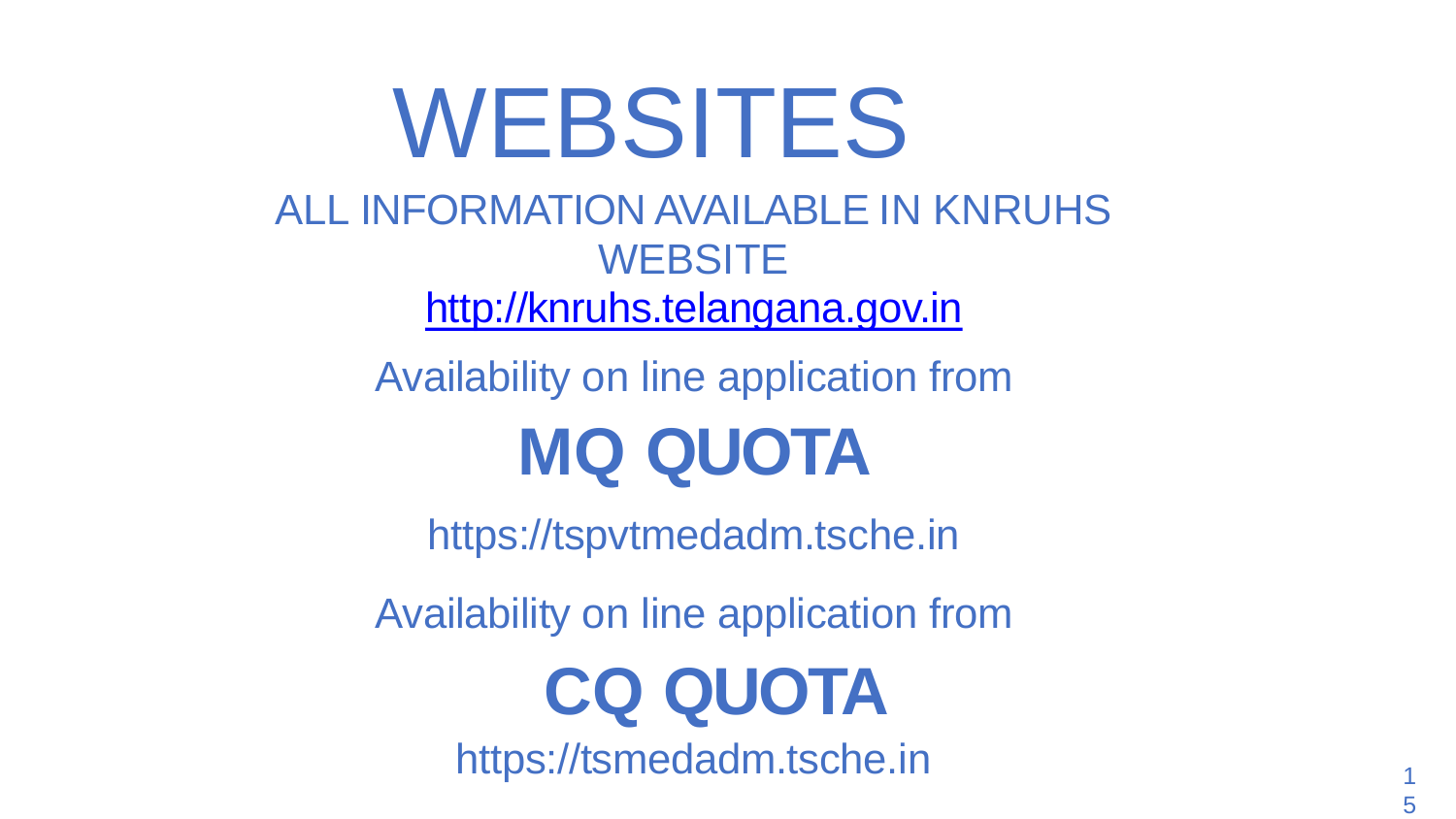# **GOVERNMENT COLLEGE FEE**

| <b>NAME OF THE COLLEGE</b>                                                  | <b>COMPETENT AUTHORITY QUOTA</b> |
|-----------------------------------------------------------------------------|----------------------------------|
|                                                                             |                                  |
| <b>Kakatiya Medical College, Warangal</b>                                   | 10000 P/A                        |
| <b>Osmania Medical College, Koti</b>                                        | 10000 P/A                        |
| <b>Gandhi Medical College</b>                                               | 10000 P/A                        |
| <b>Government Medical College, Suryapet</b>                                 | 10000 P/A                        |
| Government Medical College, Nalgonda, Telangana.                            | 10000 P/A                        |
| Government Medical College, Siddipet, Siddipet, Telangana<br>502114         | 10000 P/A                        |
| Government Medical College, Mahaboobnagar                                   | 10000 P/A                        |
| Govt. Medical College, Khaleelwadi, Opp: Bus stand,<br>Nizamabad-<br>503001 | 10000 P/A                        |
| <b>Rajiv Gandhi Institute of Medical Sciences, Adilabad</b>                 | 10000 P/A<br>16                  |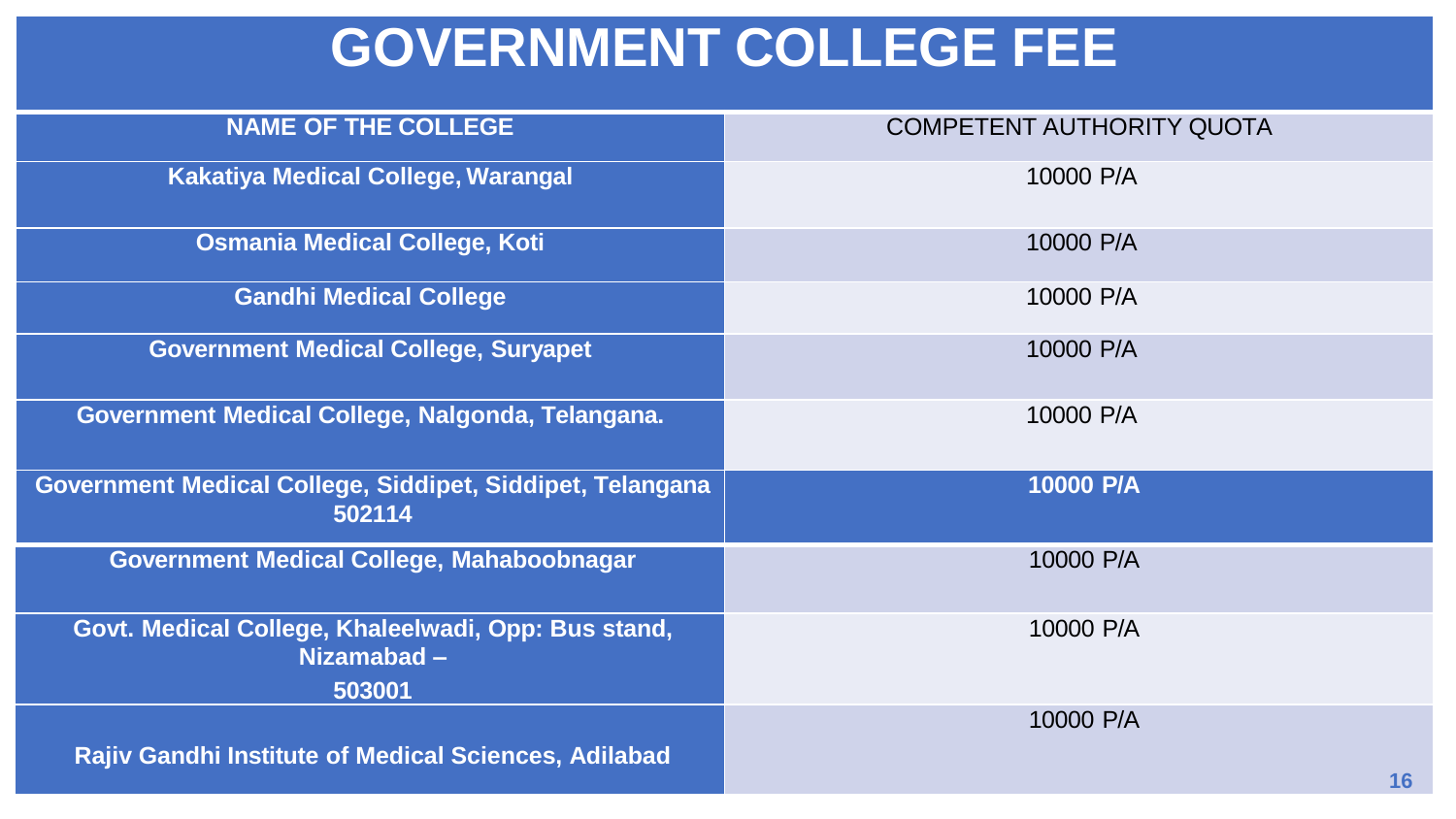## **LAST YEAR PRIVATE COLLEGE FEES STRUCTURE**

| <b>NAME OF THE COLLEGE</b>                                                                     | <b>COMPETENT QUOTA</b> | <b>MANAGEMENT QUOTA</b> | <b>NRI</b>      |
|------------------------------------------------------------------------------------------------|------------------------|-------------------------|-----------------|
| <b>APOLLO INSTITUTE OF MEDICAL SCIENCES &amp;</b><br><b>RESEARCH</b><br><b>HYDERABAD</b>       | 60000                  | 11,57,000               | 23,00,000       |
| <b>BHASKAR MEDICAL COLLEGE, MOINA BAD</b><br><b>R.R(DIST)</b>                                  | 60000                  | 11,57,000               | 23,00,000       |
| <b>CHALMEDA ANAND RAO INST OF MEDICAL</b><br><b>SCIENCE, KARIMNAGAR</b>                        | 60000                  | 11,57,000               | 23,00,000       |
| <b>KAMINENI INSTITUTE OF MEDICAL</b><br><b>SCIENCES, NARKETPALLY</b>                           | 60000                  | 11,57,000               | 23,00,000       |
| <b>KAMINENI ACADEMY OF MEDICAL SCIENCES</b><br><b>&amp;RESEARCH CENTER,LB NAGAR, HYDERABAD</b> | 60000                  | 11,57,000               | 23,00,000       |
| <b>MAHAVIR INSTITUTE OF MEDICAL SCIENCES,</b><br><b>VIKARABAD, TELANGANA</b>                   | 60000                  | 11,57,000               | 23,00,000       |
| <b>MAHESHWARA MEDICAL COLLEGE</b>                                                              | 60000                  | 11,57,000               | 23,00,000       |
| <b>MALLA REDDY INSTITUTE OF MEDICAL</b><br><b>SCIENCES, HYDERABAD</b>                          | 60000                  | 11,57,000               | 23,00,000       |
| <b>MALLA REDDY MEDICAL COLLEGE FOR WOMENS,</b><br><b>HYDERABAD</b>                             | 60000                  | 11,57,000               | 23,00,000       |
| <b>MAMATA ACADEMY OF MEDICAL SCIENCES,</b><br><b>BACHUPALLY</b>                                | 60000                  | 11,57,000               | 23,00,000       |
| <b>MAMATA MEDICAL COLLEGE, KHAMMAM</b>                                                         | 60000                  | 11,57,000               | 23,00,000       |
| MNR MEDICAL COLLEGE, SANGAREDDY, MEDAK<br>DIST.                                                | 60000                  | 11,57,000               | 23,00,000       |
| <b>MEDICITI INSTITUTE OF MEDICAL SCIENCES,</b><br><b>GHANPUR, RR DIST.</b>                     | 60000                  | 11,57,000               | 23,00,000       |
| PRATHIMA INSTITUTE OF MEDICAL SCIENCES                                                         | 60000                  | 11,57,000               | 23,00,000<br>17 |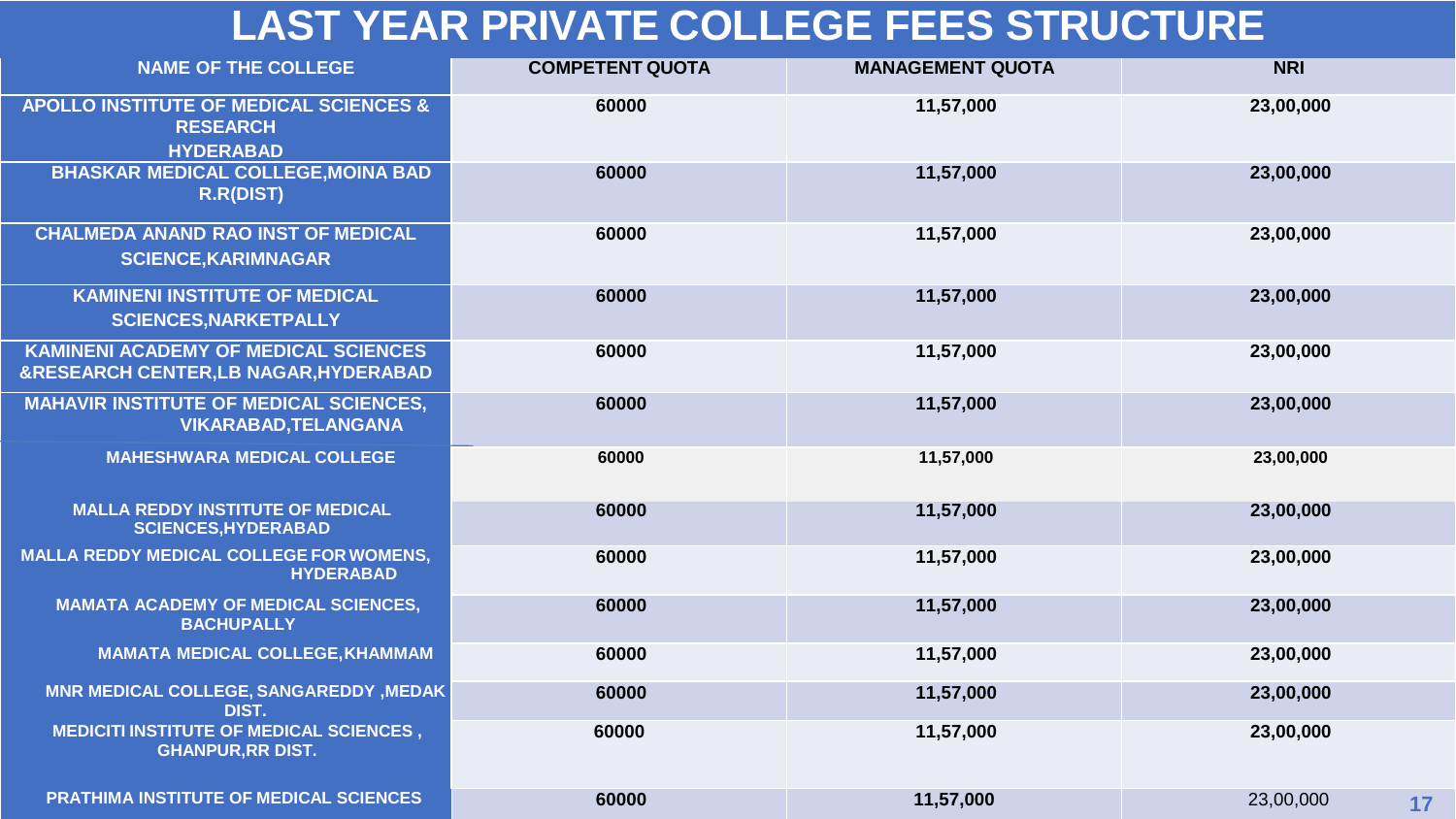| DR.PATNAM MAHENDER REDDY INSTITUTE OF<br><b>MEDICAL</b><br><b>SCIENCES, CHEVELLA</b> | 60000 | 11,57,000 | 23,00,000 |
|--------------------------------------------------------------------------------------|-------|-----------|-----------|
| RVM MEDICAL COLLEGE MULUGU, SIDDIPET.                                                | 60000 | 11,57,000 | 23,00,000 |
| <b>SURABHI INSTITUTE OF MEDICAL SCIENCES,</b><br>SIDDIPET, TELANGANA                 | 60000 | 11,57,000 | 23,00,000 |
| <b>S.V.S MEDICAL</b><br><b>COLLEGE, MAHABOOBNAGAR</b>                                | 60000 | 11,57,000 | 23,00,000 |
| TRR MEDICAL COLLEGE, SANGAREDDY                                                      | 60000 | 11,57,000 | 23,00,000 |

| <b>DECCAN COLLEGE OF MEDICAL SCIENCES,</b><br><b>HYDERABAD</b>   | 60000 | <b>14L P/A</b> | <b>28L P/A</b> |
|------------------------------------------------------------------|-------|----------------|----------------|
| <b>SHADAN INSTITUTE OF MEDICAL SCIENCES,</b><br><b>HYDERABAD</b> | 60000 | <b>14L P/A</b> | <b>22L P/A</b> |
| DR. V.R.K. WOMEN'S MEDICAL COLLEGE,<br><b>HYDERABAD</b>          | 60000 | <b>14L P/A</b> | <b>20L P/A</b> |
| AYAAN INSTITUTE OF MEDICAL SCIENCES, R.R.DIST                    | 60000 | <b>14L P/A</b> | <b>18L P/A</b> |
|                                                                  |       |                | 18             |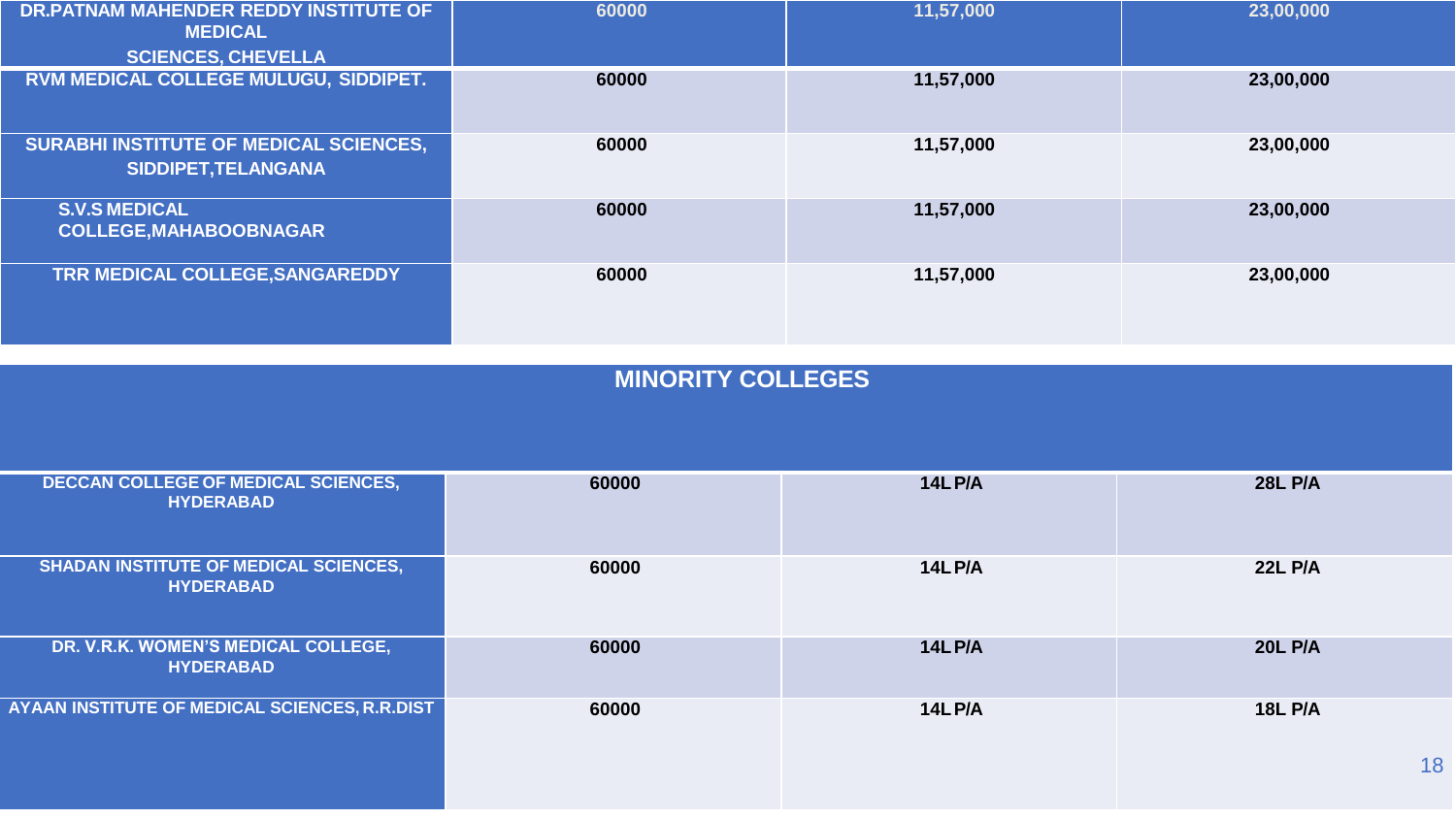## **COMPETENT QUOTA CUT-OFF**

| <b>NAME OF THE COLLEGE</b>                            | <b>ST</b> | <b>SC</b> | <b>BCA</b> | <b>BCB</b> | <b>BCC</b> | <b>BCD</b> | <b>BCE(MM)</b> | <b>OC</b>   |
|-------------------------------------------------------|-----------|-----------|------------|------------|------------|------------|----------------|-------------|
| <b>Kakatiya Medical College,</b><br>Warangal          | 75158     | 87098     | 59756      | 33130      | 81671      | 35746      | 34378          | 26470       |
| <b>Osmania Medical College, Koti</b>                  | 63955     | 71756     | 57170      | 20250      | 35392      | 24613      | 19821          | 12682       |
| <b>Gandhi Medical College</b>                         | 57079     | 68059     | 38904      | 14539      | 32414      | 14119      | 18789          | 15488       |
| <b>Government Medical College,</b><br><b>Suryapet</b> | 103866    | 133561    | 96897      | 70358      | 97245      | 69386      | 75911          | 62793       |
| <b>Government Medical College,</b><br>Nalgonda,       | 102606    | 134319    | 123766     | 68014      | 127952     | 53867      | 84877          | 51437       |
| <b>Government Medical College,</b><br>Siddipet,       | 96298     | 113358    | 97348      | 58872      | 98987      | 50025      | 72496          | 43450       |
| <b>Government Medical College,</b><br>Mahaboobnagar   | 92087     | 112459    | 76369      | 54879      | 47885      | 50700      | 54841          | 40621<br>19 |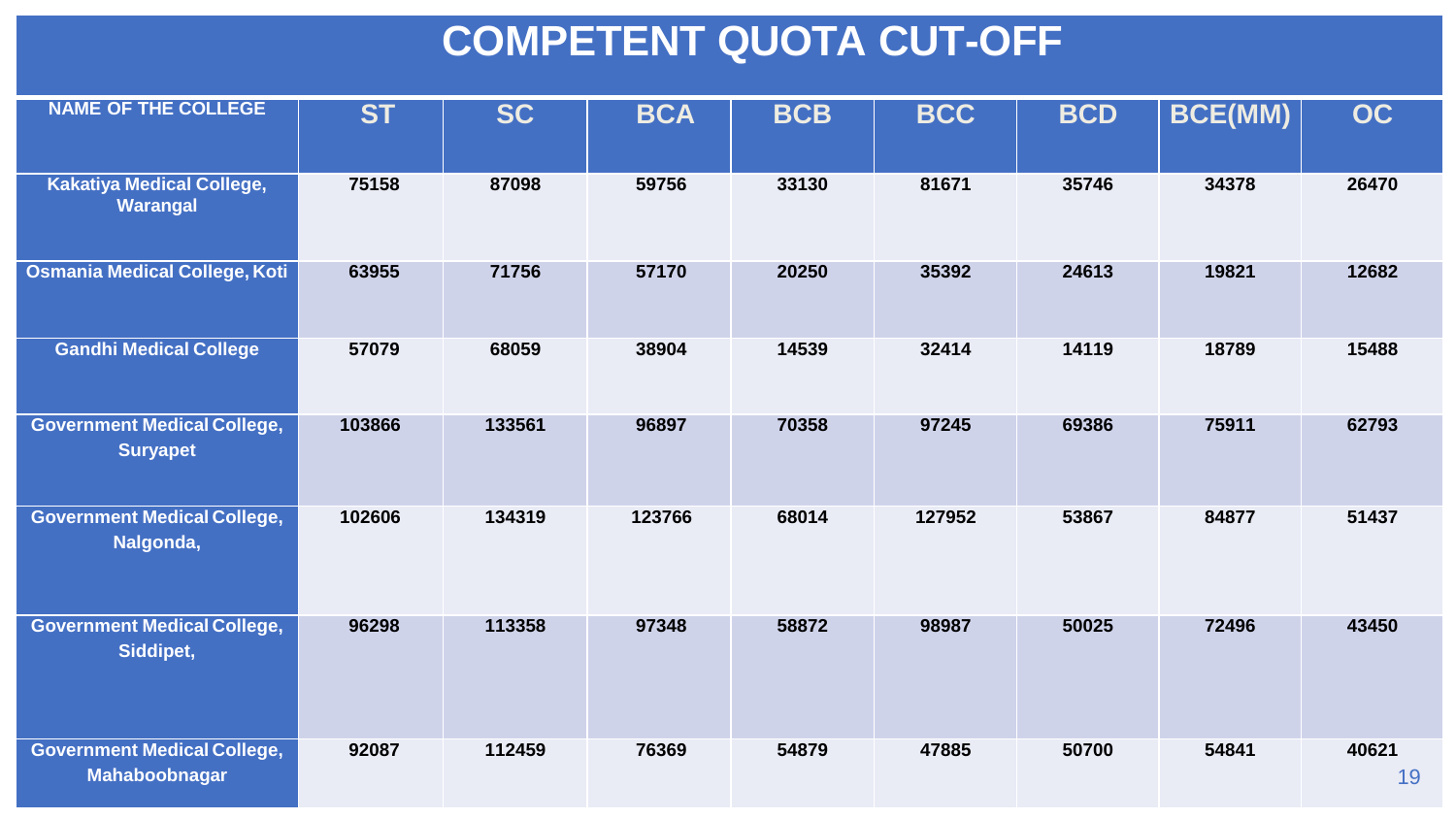| <b>Govt. Medical College,</b><br><b>Nizamabad</b><br>503001                  | 91126  | 101540 | 269952 | 44795 | 106984         | 84209 | 52044 | 34763       |
|------------------------------------------------------------------------------|--------|--------|--------|-------|----------------|-------|-------|-------------|
| Rajiv Gandhi Institute of Medical<br><b>Sciences, Adilabad</b>               | 99307  | 120768 | 98933  | 60632 | 122152         | 64242 | 54399 | 50662       |
| <b>ESI MEDICAL COLLEGE,</b><br><b>SANATHNAGAR,</b>                           | 71018  | 85664  | 68094  | 33009 | 87133          | 28058 | 21861 | 17080       |
| <b>APOLLO INST OF MED SCI,</b><br><b>HYDERABAD</b>                           | 99909  | 112270 | 95834  | 47375 | $\blacksquare$ | 28127 | 36188 | 24826       |
| <b>KAMINENI ACADEMY OF</b><br><b>MEDICAL</b><br><b>SCI AND RESEARCH, HYD</b> | 105059 | 128490 | 96607  | 51131 | $\blacksquare$ | 51594 | 58422 | 34351       |
| <b>MAMATA ACADEMY OF MED</b><br>SCI,<br><b>BACHUPALLY</b>                    | 121703 | 150010 | 101833 | 75797 | 125636         | 75788 | 88128 | 54130       |
| <b>MAMATA MEDICAL COLLEGE,</b><br><b>KHAMMAM</b>                             | 111467 | 142626 | 104343 | 74194 | 85717          | 73418 | 83851 | 68401       |
| C ANANDA RAO INST. OF MED.<br><b>SCI., KARIMNAGAR</b>                        | 118487 | 150400 | 148143 | 73312 | 131797         | 72648 | 86292 | 64822<br>20 |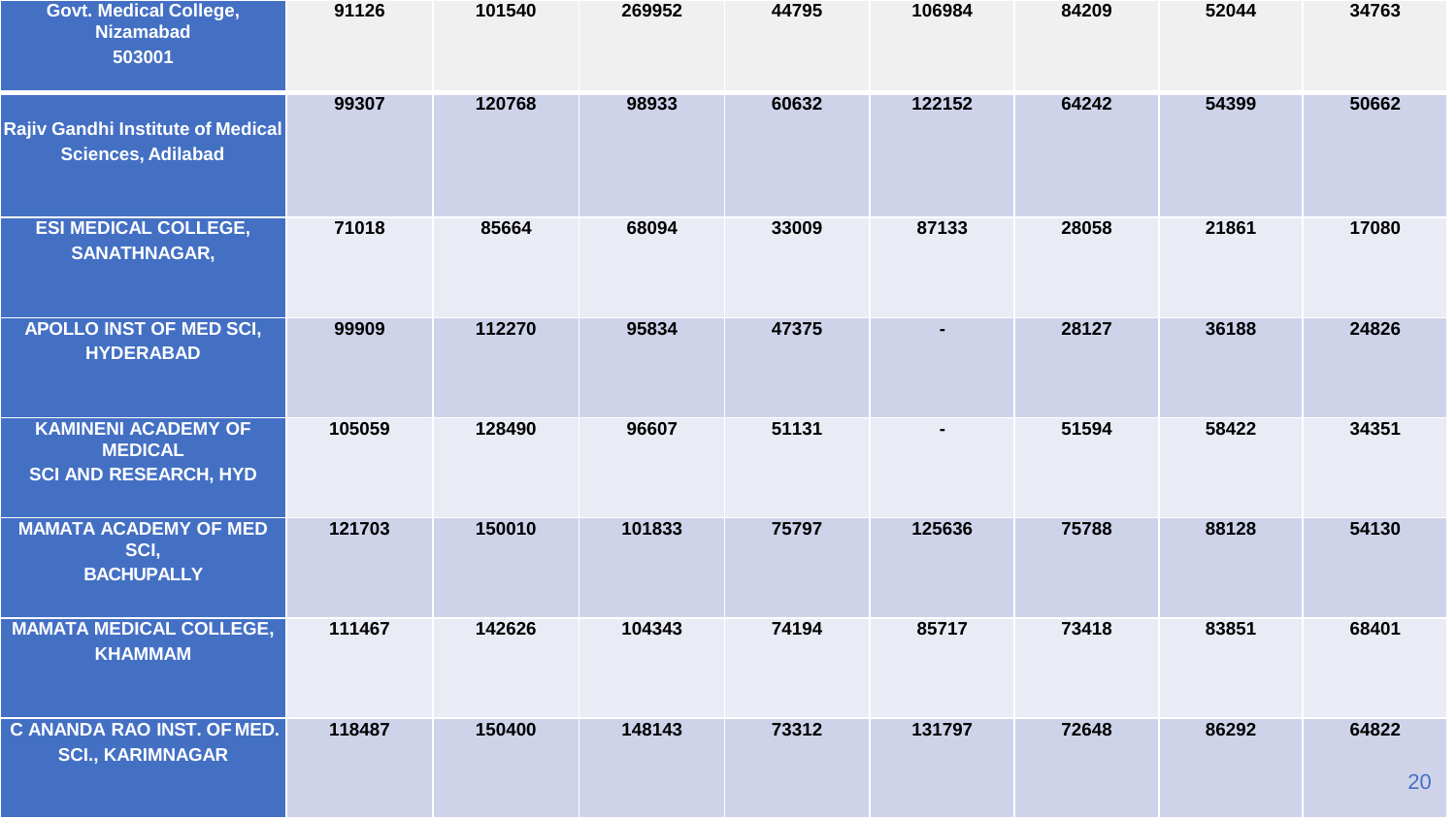| PRATHIMA INST OF MED. SCI.,<br><b>KARIMNAGAR</b>                                | 104153 | 160316 | 99064  | 84980 | 141492         | 84543 | 92218  | 77301       |
|---------------------------------------------------------------------------------|--------|--------|--------|-------|----------------|-------|--------|-------------|
| <b>S.V.S. MEDICAL COLLEGE,</b><br><b>MAHABUBNAGAR</b>                           | 108246 | 147987 | 103244 | 76234 | 97448          | 72944 | 75223  | 50858       |
| <b>MAHESHWARA MEDICAL COLLEGE,</b><br>PATANCHERU, MEDAK                         | 123903 | 169121 | 140765 | 90108 | $\blacksquare$ | 85543 | 93859  | 54760       |
| <b>MNR MEDICAL COLLEGE,</b><br><b>SANGAREDDY</b>                                | 123903 | 162496 | 146755 | 90108 | $\sim$         | 85543 | 93859  | 77728       |
| <b>RVM MEDICAL COLLEGE, MULUGU</b>                                              | 124580 | 166724 | 152956 | 98023 | 135561         | 87157 | 98275  | 75780       |
| SURABHI INST OF MED SCI, SIDDIPET                                               | 134307 | 171237 | 162484 | 99857 | $\blacksquare$ | 92510 | 112497 | 148801      |
| <b>TRR INSTITUTE OF MEDICAL</b><br><b>SCIENCES,</b><br><b>INOLE, PATANCHERU</b> | 133013 | 169634 | 163016 | 97222 | 147626         | 93980 | 98959  | 55156       |
| <b>KAMINENI INSTITUTE OF MED. SCI.,</b><br><b>NARKETPALLY</b>                   | 107497 | 153062 | 96324  | 75132 | 109277         | 76494 | 89580  | 64565<br>21 |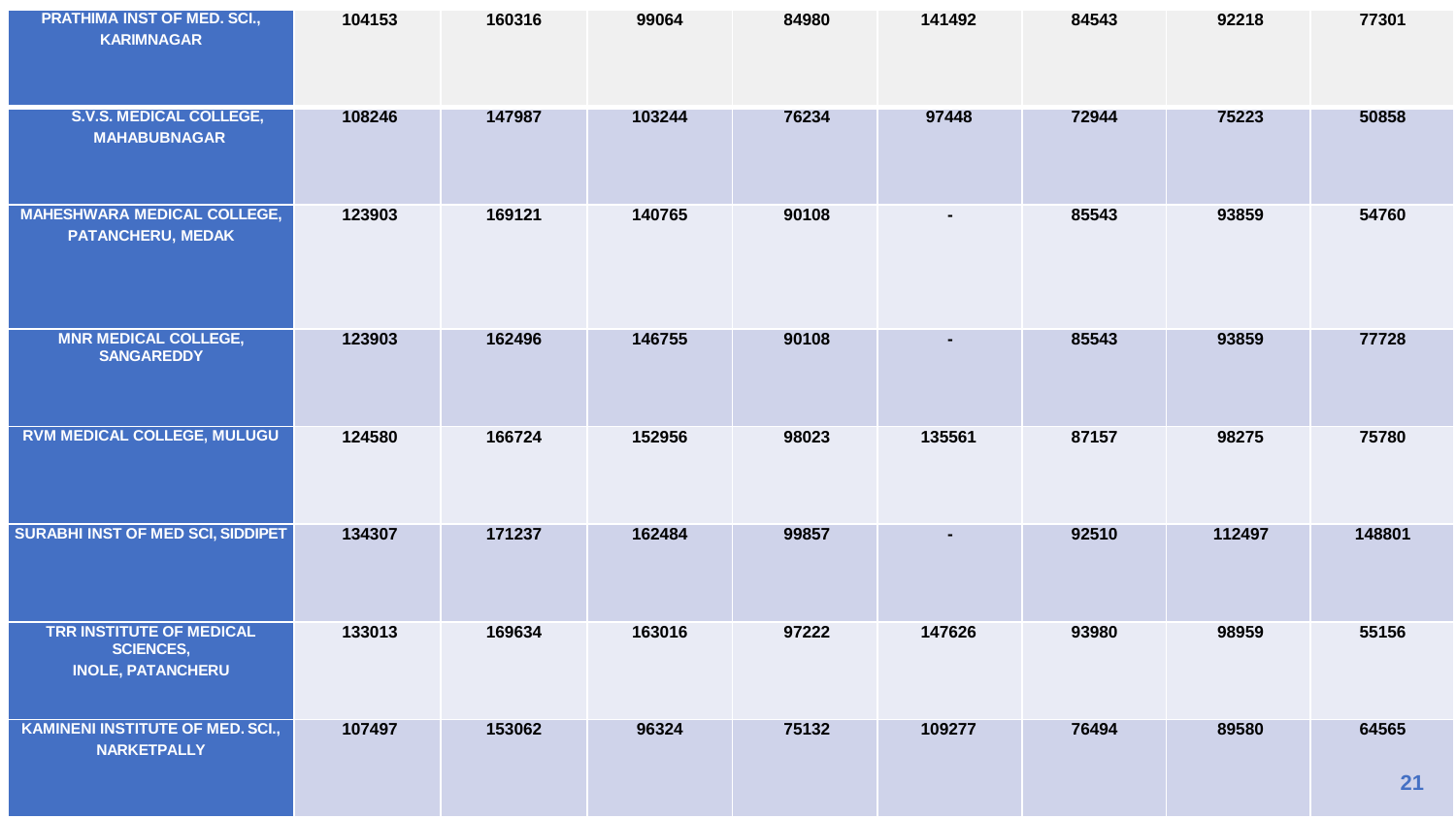| <b>BHASKAR MEDICAL COLLEGE,</b><br><b>MOINABAD, R.R.(DST)</b>                 | 119837 | 162087 | 138838 | 87392 | 133500 | 83741 | 81299  | 52820 |
|-------------------------------------------------------------------------------|--------|--------|--------|-------|--------|-------|--------|-------|
| DR PATNAM MAHENDER REDDY<br><b>INST</b><br>OF MED SCI, CHEVELLA               | 128545 | 168620 | 100907 | 95506 | 146582 | 76528 | 94884  | 82923 |
| <b>MAHAVIR INST OF MED SCI,</b><br><b>VIKARABAD</b>                           | 126805 | 168729 | 103579 | 95901 | 147691 | 90707 | 113616 | 82788 |
| <b>MALLA REDDY INST OF MEDSCI,</b><br><b>SURARAM, RR</b>                      | 113215 | 148669 | 139584 | 78053 | 105054 | 77529 | 75708  | 58209 |
| <b>MALLA REDDY MEDICAL COLLEGE</b><br><b>FOR</b><br><b>WOMEN, SURARAM, RR</b> | 122734 | 161614 | 140453 | 89763 | 117132 | 84675 | 86776  | 75828 |
| <b>MEDICITY INSTITUTE OFMEDICAL</b><br><b>SCIENCES</b>                        | 120253 | 154867 | 97463  | 85810 | 112535 | 80524 | 80848  | 52035 |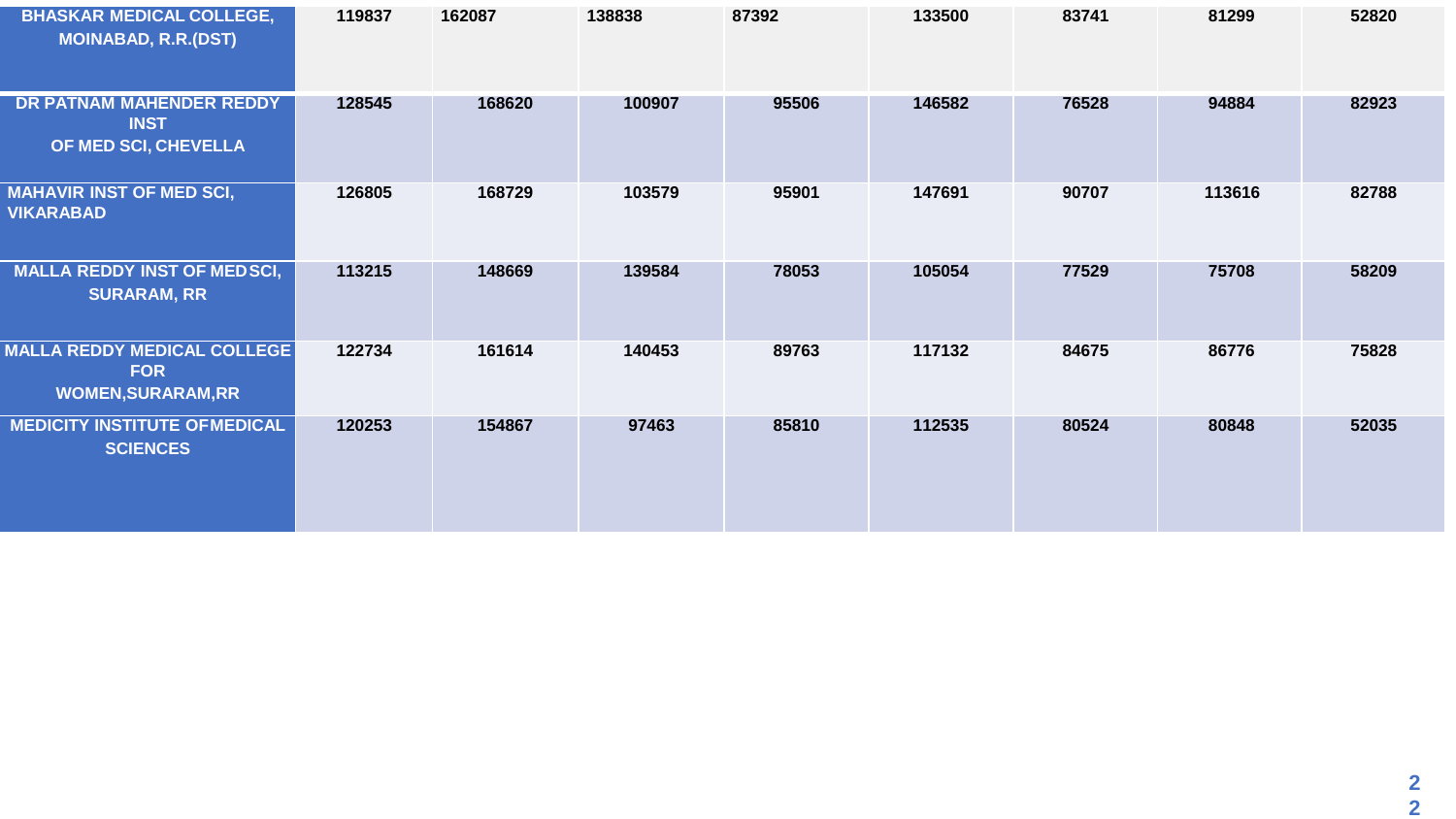| <b>NAME OF THE COLLEGES</b>                          | <b>MANAGEMENT QUOTA CUT-OFF</b> |
|------------------------------------------------------|---------------------------------|
|                                                      |                                 |
| <b>APOLLO INST OF MED SCI, HYDERABAD</b>             | 81885                           |
| KAMINENI ACADEMY OF MEDICAL SCI AND RESEARCH, HYD    | 106702                          |
| <b>MAMATA ACADEMY OF MED SCI, BACHUPALLY</b>         | 271363                          |
| <b>MAMATA MEDICAL COLLEGE, KHAMMAM</b>               | 168260                          |
| C ANANDA RAO INST. OF MED. SCI., KARIMNAGAR          | 267210                          |
| PRATHIMA INST OF MED. SCI., KARIMNAGAR               | 204966                          |
| S.V.S. MEDICAL COLLEGE, MAHABUBNAGAR                 | 178508                          |
| MAHESHWARA MEDICAL COLLEGE, PATANCHERU, MEDAK        | 229631                          |
| <b>MNR MEDICAL COLLEGE, SANGAREDDY</b>               | 204709                          |
| <b>RVM MEDICAL COLLEGE, MULUGU</b>                   | 228146                          |
| <b>SURABHI INST OF MED SCI, SIDDIPET</b>             | 257332                          |
| TRR INSTITUTE OF MEDICAL SCIENCES, INOLE, PATANCHERU | 251938                          |
| KAMINENI INSTITUTE OF MED. SCI., NARKETPALLY         | 169393                          |
| <b>BHASKAR MEDICAL COLLEGE, MOINABAD, R.R.(DST)</b>  | 148231                          |
| DR PATNAM MAHENDER REDDY INST OF MED SCI, CHEVELLA   | 232072                          |
| <b>MAHAVIR INST OF MED SCI, VIKARABA</b>             | 229568                          |
| <b>MALLA REDDY INST OF MED SCI, SURARAM, RR</b>      | 140168                          |
| MALLA REDDY MEDICAL COLLEGE FOR WOMEN, SURARAM, RR   | 192261                          |
| <b>MEDICITY INSTITUTE OF MEDICAL SCIENCES</b>        | 181930                          |
| <b>DECCAN COLLEGE OF MEDICALSCIENCES</b>             | 181937                          |
| <b>SHADAN INSTITUTE OF MEDICAL SCIENCES</b>          | 278892                          |
| <b>AYAAN INSTITUTE OF MEDICAL SCIENCES</b>           | 807255                          |
| DR V R K WOMENS MEDICALCOLLEGE                       | 750506<br>23                    |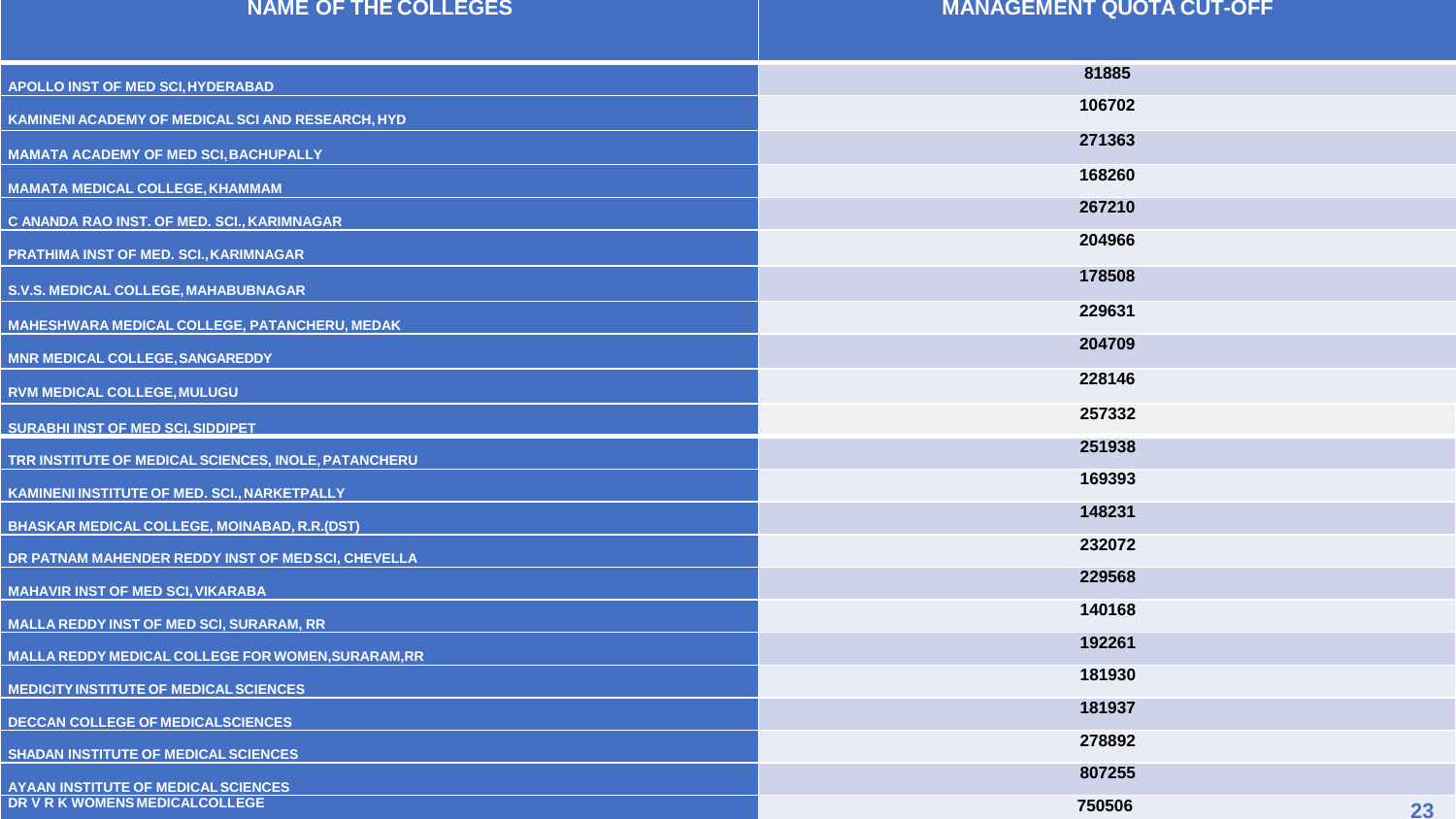

Bangalore based registered company

[www.knruhs.telangana.gov.in](http://www.knruhs.telangana.gov.in/)  [www.i3c.tech](http://www.i3c.tech/)

| <b>HYDERABAD</b>                                                                                                                             | <b>BANGALORE</b>                                                                                                                                                                           | <b>WEST BENGAL</b>                                                                                                                                           |
|----------------------------------------------------------------------------------------------------------------------------------------------|--------------------------------------------------------------------------------------------------------------------------------------------------------------------------------------------|--------------------------------------------------------------------------------------------------------------------------------------------------------------|
| <b>Regional Office</b><br># 302 Siddhartha Residency<br><b>OPP HDFC Bank Kavuri Hills,</b><br>Madhapur-33 Telangana<br>PH NO: - 8884499768/9 | <b>Head Office</b><br>No. 139, 1st B Cross, 6th Block<br><b>BEL Layout, Vidyaranyapura</b><br>Last Bus Stop, Bangalore,<br>Karnataka $-97$<br><b>PH NO</b><br>8884499760/1/2/3/4/5/6/7/8/9 | <b>Regional Office</b><br>3rd Floor, SBI Building,<br>Chaitanyapur P.S-Sutahata<br>Dist- Purba Medinipur,<br>Haldia, WB - 721645<br>PH NO.<br>9164888801/2/3 |
|                                                                                                                                              |                                                                                                                                                                                            | <b>13c.tech</b>                                                                                                                                              |